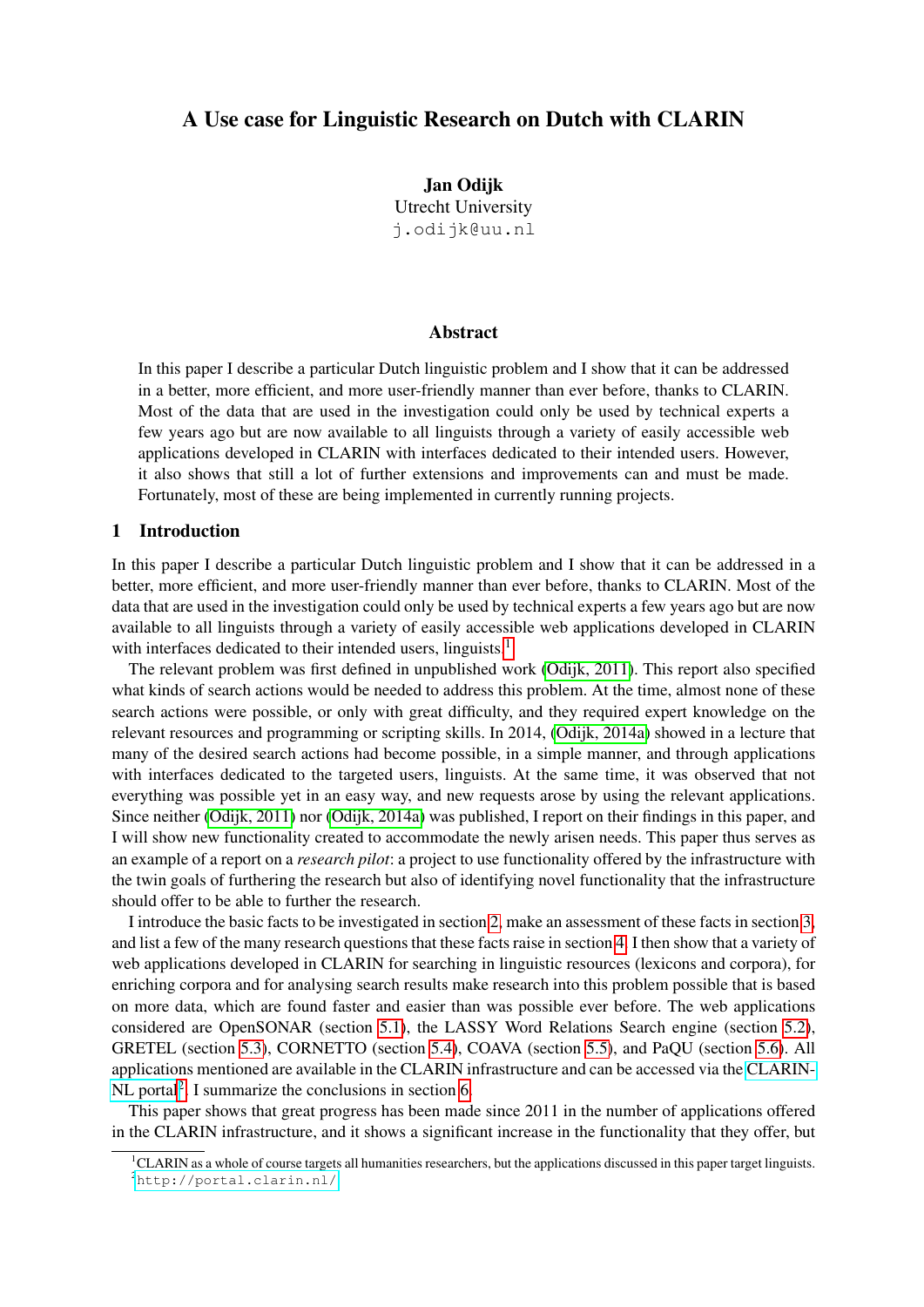it also identifies functionality that was desired from the start as well as novel desired functionality that have not been implemented yet. Section [7](#page-13-1) describes future work that can and must be done to address the research questions.

# <span id="page-1-0"></span>2 Basic facts

In this section I introduce the basic facts related to the problem that I want to investigate. It is a specific case of the problem of the acquisition of lexical properties by first language (L1) learners.

The three Dutch words *heel*, *erg* and *zeer* are near-synonyms meaning 'very', i.e. (stated informally) they modify a word that expresses a gradable property or state and specify that its modifiee has the property or state it expresses to a high degree. Of these, *heel* can modify adjectival (A) predicates only, while *erg* and *zeer* can modify not only adjectival, but also verbal (V) and adpositional (P) predicates. This is illustrated in example [\(1\)](#page-1-2)

- <span id="page-1-3"></span><span id="page-1-2"></span>(1) a. Hij is daar heel / erg / zeer blij over he is there very / very / very glad about 'He is very happy about that'
	- b. Hij is daar \*heel / erg / zeer in zijn sas mee he is there very / very / very in his lock with 'He is very happy about that'
	- c. Dat verbaast mij \*heel / erg / zeer That surprises me very / very / very 'That surprises me very much'

<span id="page-1-4"></span>In [\(1a\)](#page-1-2) the adjectival predicate *blij* 'glad' can be modified by each of the three words. In [\(1b\)](#page-1-3) the (idiomatic) prepositional predicate *in zijn sas* can be modified by *zeer* and *erg* but not by *heel*. The same holds in [\(1c\)](#page-1-4) for the verbal predicate *verbaast*. [3](#page-1-5) In English, something similar holds for the word *very*: it can only modify adjectival predicates. For verbal and prepositional predicates one cannot use *very* but one can use the expression *very much* instead:

- (2) a. He is very happy about it
	- b. He is very \*(much) in love with her
	- c. It surprised me very \*(much)

There is a lot more to say about these data, and there are more relevant data to consider and some qualifications to be made. Some of these will be discussed below. I refer to [\(Odijk, 2011\)](#page-15-0), [\(Odijk, 2014a\)](#page-15-1) and [\(Odijk, 2015a\)](#page-15-2) for further details.

## <span id="page-1-1"></span>3 Assessment of the facts

The distinctions I illustrated in the preceding section are purely syntactic in nature. The words *heel*, *zeer* and *erg* are synonyms or near-synonyms, and the expressions *blij* and *in zijn sas* are near-synonyms as well, which makes it unlikely that the difference can be derived from semantic properties.<sup>[4](#page-1-6)</sup> It is also not in any way obvious how the differences could follow from universal principles of language or language acquisition.

There are other differences among the words *heel*, *erg* and *zeer*. [\(Odijk, 2015a,](#page-15-2) section 4) describes these differences. If any of these differences is somehow related to the difference under investigation then it must be a difference in which *heel* opposes the other two words *erg* and *zeer*. However, [\(Odijk,](#page-15-2) [2015a,](#page-15-2) section 4) shows that this is not the case for any of these differences.

I conclude that the differences in modification potential of the words *heel*, *erg* and *zeer* cannot be derived from other facts and must be acquired by learners of Dutch.

<span id="page-1-5"></span><sup>3</sup> or maybe the whole VP *verbaast mij*.

<span id="page-1-6"></span><sup>4</sup> See [\(Odijk, 2011\)](#page-15-0) for more examples supporting this conclusion.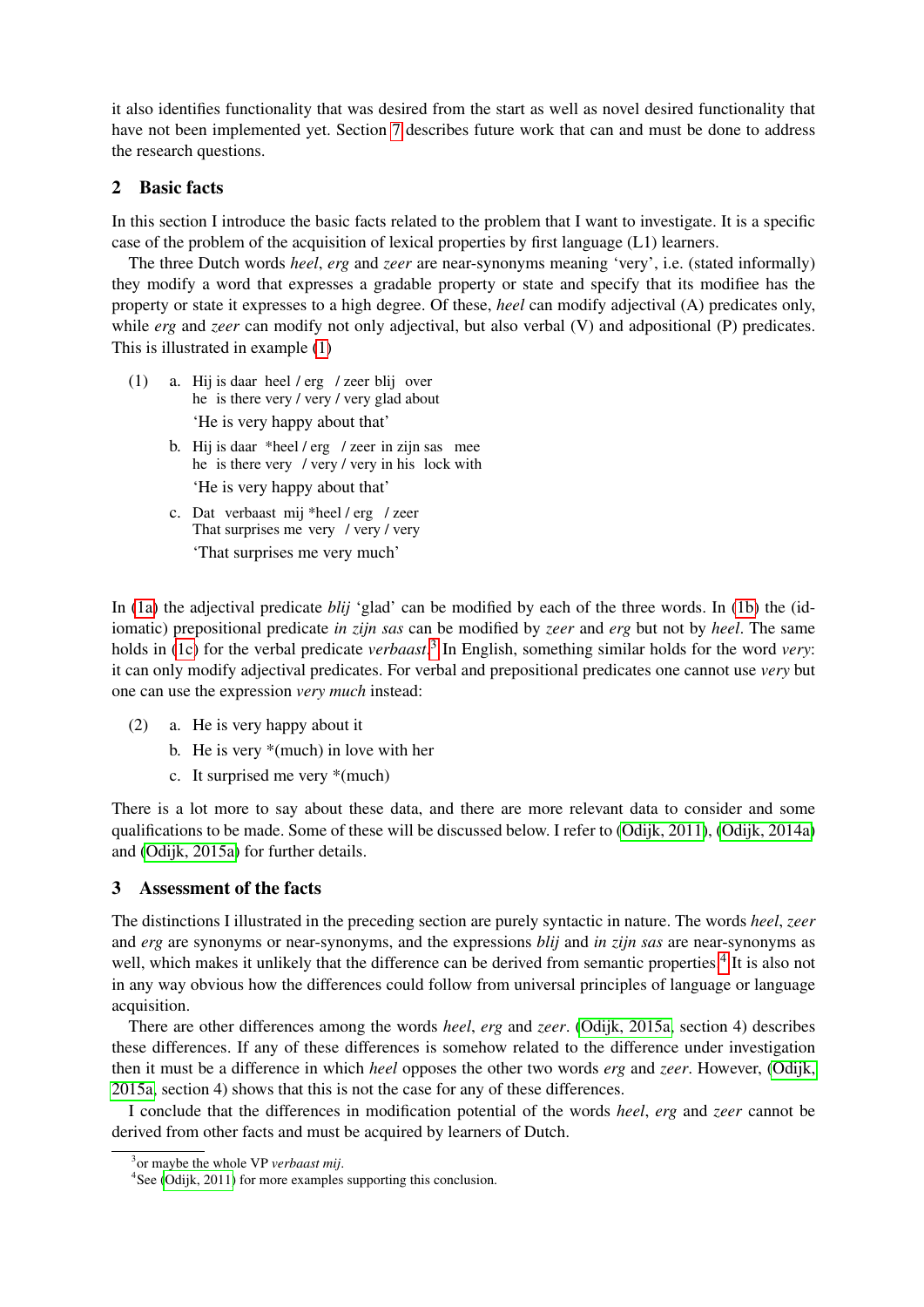# <span id="page-2-0"></span>4 Research questions

The simple facts described in the preceding sections are interesting for a number of reasons. First, they constitute a kind of minimal pair in first language acquisition: though *heel* on the one hand and *zeer*, *erg* on the other are (near-)synonyms, their syntactic modification potential differs. They also illustrate acquisition of a negative property: L1 learners must learn that *heel* canNOT modify verbal or prepositional predicates. These facts therefore raise many research question related to language acquisition. Examples of these research questions are:

- <span id="page-2-2"></span><span id="page-2-1"></span>(3) a. How can children acquire the fact that *erg* and *zeer* can modify A, V and P predicates (in L1 acquisition)?
	- b. How can children acquire the fact that *heel* can modify A but canNOT modify V and P predicates (in L1 acquisition)?
	- c. What kind of evidence do children have access to for acquiring such properties?
	- d. Is there a relation with the time of acquisition?
	- e. Is there a role for indirect negative evidence (i.e., absence of evidence interpreted as evidence for absence)?

Obviously, this paper cannot address all these questions. The main purpose of this paper is to show that, by using CLARIN, research questions such as the ones in [\(3\)](#page-2-1) can be addressed in a better and more efficient manner than without CLARIN. In this paper, I will focus on research question [\(3c\)](#page-2-2)

In order to address these research questions, data are needed that can provide evidence on these questions. Fortunately, many such data exist. We will mention several relevant sets in the coming sections. However, though most of these data existed before CLARIN, they were hardly usable for supporting linguistic research at the time.

# 5 Search and Analysis with CLARIN web applications

I described the problem of section [2](#page-1-0) in [\(Odijk, 2011\)](#page-15-0), as an example user scenario for search applications to be developed in CLARIN. At the time, many of the search actions I would like to be able to carry out were not possible yet, or could only be carried out with great difficulty and only with expert knowledge of the relevant data sets and query options. Some queries suggested there involve search in metadata, an area where much progress has been made since then, though some of the specific queries suggested are still not possible (and there are many other problems with searching for data via metadata through the [Virtual Language Observatory](https://vlo.clarin.eu/?0)<sup>[5](#page-2-3)</sup>, as described in [\(Odijk, 2014b\)](#page-15-3)). We will not discuss this here anymore. Other suggested queries involve search in the data themselves. I list most of them here, together with an indication where they will be dealt with in this paper:

- search for synonyms, hyponyms, and co-hyponyms for the words *heel*, *erg* and *zeer* (discussed in section [5.4\)](#page-6-0)
- search for bi-grams in corpora with linguistic annotations on tokens (discussed in section [5.1\)](#page-3-0)
- search in the Dutch CHILDES corpora, in the children's speech, and the speech by adults addressing children (discussed in section [5.5\)](#page-7-0)
- search in treebanks (discussed in sections [5.2](#page-4-0) and [5.3\)](#page-5-0)
- search in CHILDES corpora enriched with syntactic structures / PoS-tags (discussed in section [5.6\)](#page-9-0)

In March 2014, I investigated what was possible at the time, and reported on that in a lecture [\(Odijk,](#page-15-1) [2014a\)](#page-15-1). Some crucial functionality which was still lacking was identified, which led to plans for the creation of two new applications, *PaQu* (see section [5.6\)](#page-9-0) on which [\(Odijk, 2015a\)](#page-15-2) reported extensively,

<span id="page-2-3"></span><sup>5</sup><https://vlo.clarin.eu/?0>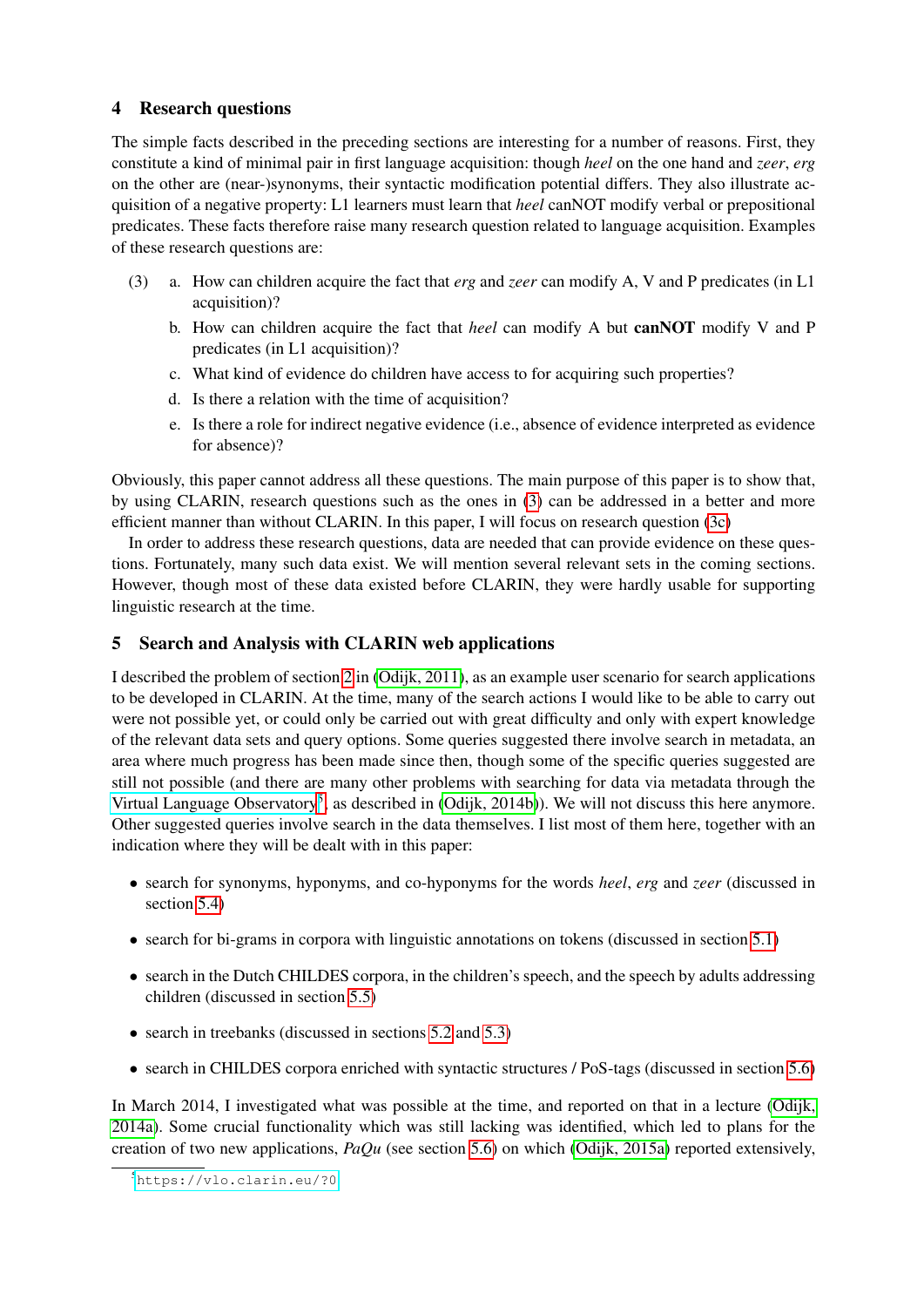and *AutoSearch* (briefly discussed in section [5.6\)](#page-9-0). The easiest way to get a first overview of what kind of applications developed in CLARIN-NL can be used for humanities research is via the [CLARIN-NL](http://portal.clarin.nl/) [portal](http://portal.clarin.nl/)<sup>[6](#page-3-1)</sup>, which allows faceted search by *research domain, tool task, language* and other facets. For a more detailed assessment of the suitability of a certain application for a specific research question, the application has to be studied in more detail through its documentation or via a tutorial (see the CLARIN-NL portal's *Educational Packages Section* for available educational material.)

Several suggested queries can be now carried out, but many are not yet possible. We will take up this issue in section [7.](#page-13-1)

### <span id="page-3-0"></span>5.1 OpenSONAR

[OpenSONAR](http://portal.clarin.nl/node/4195)<sup>[7](#page-3-2)</sup> is a web application that enables search in and analysis of the large scale Dutch reference corpus [SONAR](https://vlo.clarin.eu/record?q=SONAR&docId=http_58__47__47_hdl.handle.net_47_11372_47_LRT-1498_64_format_61_cmdi)<sup>[8](#page-3-3)</sup> and [SONAR New Media](https://vlo.clarin.eu/record?q=SONAR&docId=http_58__47__47_hdl.handle.net_47_11372_47_LRT-1502_64_format_61_cmdi)<sup>[9](#page-3-4)</sup> [\(Oostdijk et al., 2013\)](#page-15-4). In part because of the size of the corpus (500 million tokens<sup>[10](#page-3-5)</sup>), accessing the information contained in the data set has proven to be difficult. OpenSONaR facilitates the use of the SoNaR corpus by providing a user-friendly online web interface tuned to the intended users, linguists. No software or data need to be downloaded, no programs installed, and no programming knowledge is required.

SONAR is a reference corpus of contemporary written Dutch for use in different types of linguistic (incl. lexicographic) and HLT research and the development of applications. It was created in the STEVIN [\(Spyns and Odijk, 2013\)](#page-15-5) funded SONAR project (2008-2011) that built on the results obtained in the earlier STEVIN projects D-Coi and Corea.

SONAR contains over 500 million tokens of full texts from a wide variety of text types from conventional media. SONAR New Media contains texts from the social media (Twitter, Chat, SMS) with about 35 million tokens. These corpora have been tokenized, tagged for part of speech and lemmatized, and Named Entities have been labelled. All annotations were produced automatically, no manual verification took place.

OpenSONAR is an online application for exploration of and searching in the SoNaR corpus. In the *Exploration* interface one can look into the corpus distributions, request statistics from sub-corpora, retrieve n-grams from sub-corpora and search for specific documents using the SoNaR document ID. In the *Search* interface one can use any of four different search strategies: simple, extended, advanced or expert .

OpenSONAR makes it easy to search for two adjacent tokens (bigrams) via their properties *lemma*, *word*, and *part-of-speech* (*pos*). For example, one can search for a token with lemma="heel" immediately followed by a token with pos="preposition", or the same with lemma="zeer" instead of "heel", or for a token with lemma="heel" immediately followed by a token with pos not equal to adjective.

Adjacency of tokens does of course not imply a grammatical relation of modification. Therefore the search results will contain many false hits. Nevertheless the search results are useful, in particular because the search results can be sorted and grouped in various ways, which reduces the effort of separating correct from false hits.

Analysis of the search results yield several new results. Firstly, it turns out that *heel* can modify certain PPs, in particular certain adverbial PPs, such as

- (4) a. heel in het begin very in the beginning in the very beginning
	- b. heel af en toe very off and to

<span id="page-3-1"></span><sup>6</sup><http://portal.clarin.nl/>

<span id="page-3-3"></span><span id="page-3-2"></span><sup>7</sup><http://portal.clarin.nl/node/4195>

 $8$ [https://vlo.clarin.eu/record?q=SONAR&docId=http\\_58\\_\\_47\\_\\_47\\_hdl.handle.net\\_47\\_](https://vlo.clarin.eu/record?q=SONAR&docId=http_58__47__47_hdl.handle.net_47_11372_47_LRT-1498_64_format_61_cmdi) [11372\\_47\\_LRT-1498\\_64\\_format\\_61\\_cmdi](https://vlo.clarin.eu/record?q=SONAR&docId=http_58__47__47_hdl.handle.net_47_11372_47_LRT-1498_64_format_61_cmdi)

<span id="page-3-4"></span><sup>9</sup>[https://vlo.clarin.eu/record?q=SONAR&docId=http\\_58\\_\\_47\\_\\_47\\_hdl.handle.net\\_47\\_](https://vlo.clarin.eu/record?q=SONAR&docId=http_58__47__47_hdl.handle.net_47_11372_47_LRT-1502_64_format_61_cmdi) [11372\\_47\\_LRT-1502\\_64\\_format\\_61\\_cmdi](https://vlo.clarin.eu/record?q=SONAR&docId=http_58__47__47_hdl.handle.net_47_11372_47_LRT-1502_64_format_61_cmdi)

<span id="page-3-5"></span><sup>10</sup>I use the term *token* in this paper as a term for *occurrence of an inflected word form*.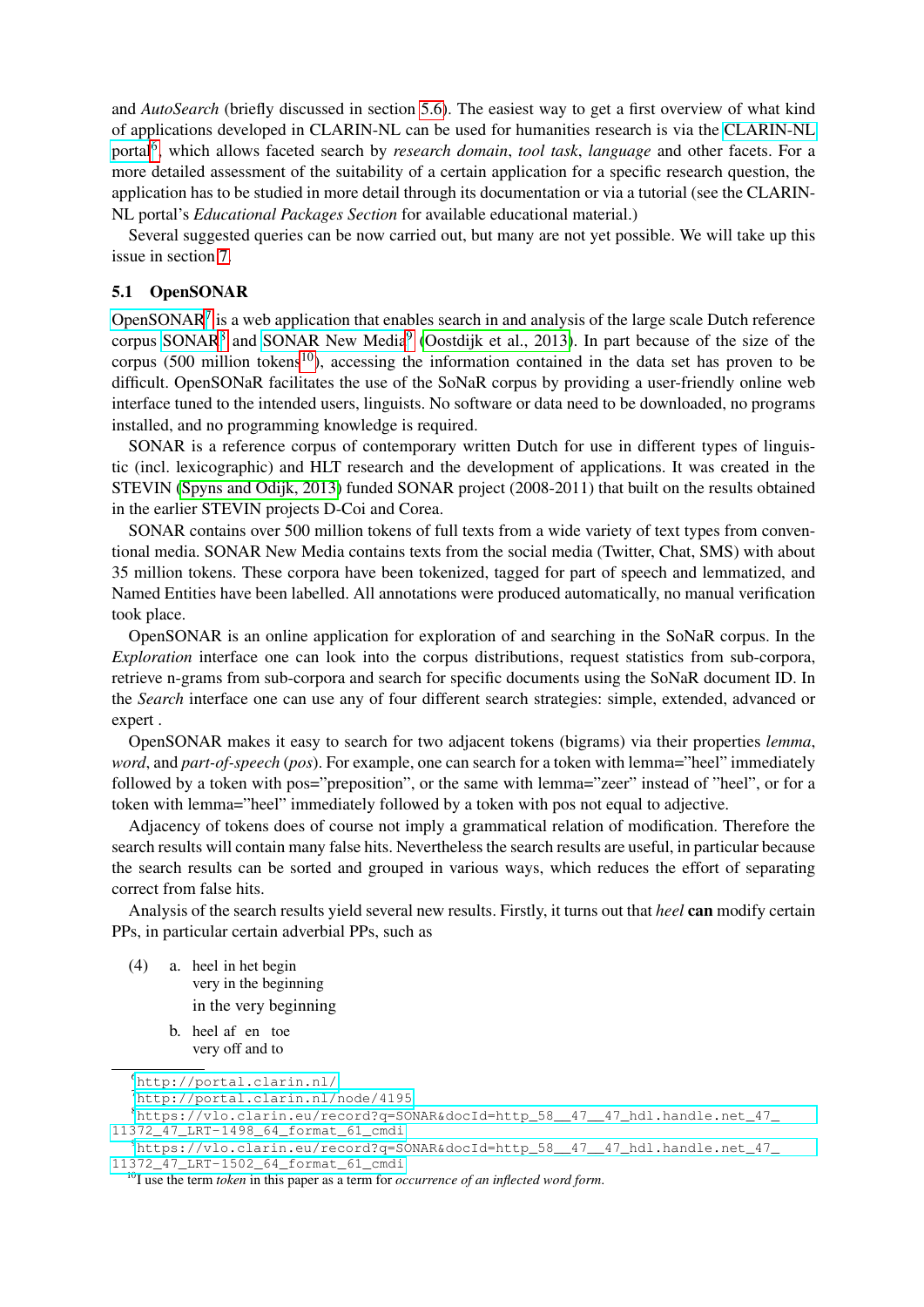very infrequently

- c. heel in het bijzonder very in the particular very specially
- d. heel op het laatst very on the last at the very last moment
- e. heel in de verte very in the distance very far away
- f. heel uit de verte very from the distance from very far away
- g. heel in het algemeen very in the general very generally

These examples do not undermine our earlier claims on the data, but do add a new set of data that clearly should be incorporated in the analysis.

Secondly, *heel* does indeed also occur with predicative PPs in SONAR as in [\(5\)](#page-4-1):

- <span id="page-4-1"></span>(5) a. heel buiten zijn verwachting very outside his expectation completely unexpectedly
	- b. heel in de mode very in the fashion completely fashionable
	- c. heel in de vakantiestemming very in the holiday-mood completely in the mood for a holiday
	- d. heel in het zwart very in the black completely without paying taxes
	- e. heel in orde very in order completely OK

I find all examples of [\(5\)](#page-4-1) ill-formed. The mere occurrence of such examples in a corpus need not be significant, since corpora contain examples of actual language use, which may contain errors. However, their number is sufficiently large to suspect that we are dealing here with a genuine instance of variation in the Dutch language. Though I glossed the word *heel* here as *very*, I think that people who use such expressions intend *heel* here in the sense of *geheel* or *helemaal* ('completely'), and the translations I provided in [\(5\)](#page-4-1) reflect this. Obviously, one would like to investigate further properties of these utterances (e.g., genres that they occur in, origin of the utterer (Netherlands or Flanders), his/her gender and age etc.), but that is not so easy with the current version of OpenSONAR: The search output contains many false hits. Though one can cross-classify *all* search results with metadata information, one cannot mark a subset of search results for such a cross classification with metadata. An extension of OpenSONAR is required for this (see section [7\)](#page-13-1).

# <span id="page-4-0"></span>5.2 LASSY Word Relations Search Engine

As mentioned above, adjacency of two words does not imply that these two words entertain a grammatical dependency. What one would actually want is a database in which grammatical dependencies between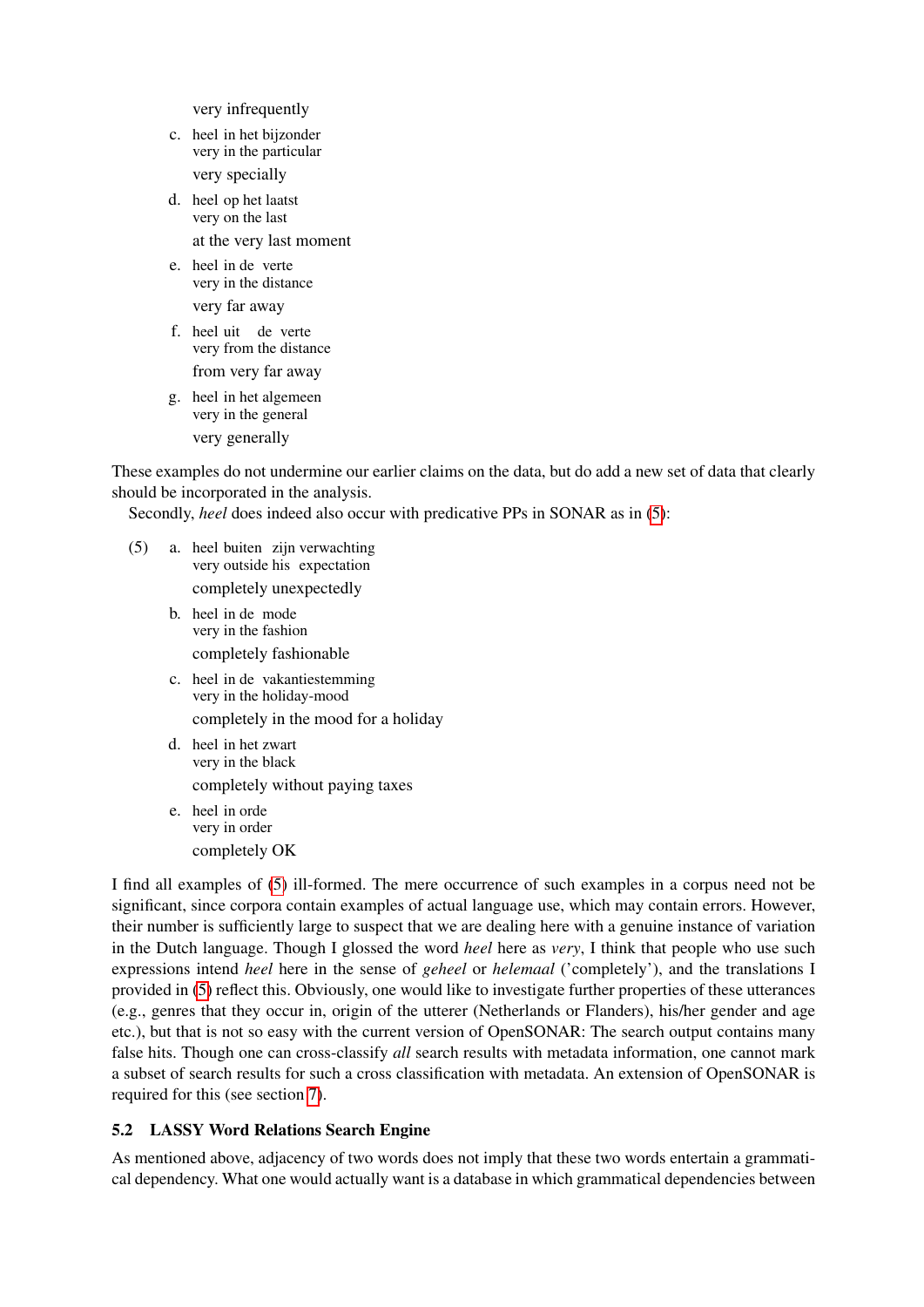words are represented and are searchable. This information is available in treebanks, but the databases that contain this information are much smaller than SONAR. The [LASSY Word relations Search Engine](http://portal.clarin.nl/node/1966)  $(LWRS)^{11}$  $(LWRS)^{11}$  $(LWRS)^{11}$  $(LWRS)^{11}$  (Tiong Kim Sang et al., 2010) enables one to search for such grammatical dependencies in certain treebanks. Actually, LWRS already existed when I described the linguistic problem for the first time. It was originally not developed in the CLARIN-NL project, but clearly inspired by the desire in CLARIN to provide web applications for search in corpora with interfaces that are tuned to linguists as users.

LWRS has a dedicated interface that enables a user to specify a query that searches for utterances containing two words entertaining a grammatical dependency by providing the properties of these two words (lemma, word form, part of speech) and the label of their grammatical dependency (e.g. subject, object, etc.).[12](#page-5-2) This makes it easy to search for utterances that e.g. contain a word with lemma *heel* that is a modifier of a word with pos *verb*, and many similar examples.

Such queries carried out on the 1 million token manually verified written language treebank [LASSY-](https://vlo.clarin.eu/record?q=LASSY-SMall&docId=http_58__47__47_hdl.handle.net_47_11372_47_LRT-1493_64_format_61_cmdi)[Small Corpus](https://vlo.clarin.eu/record?q=LASSY-SMall&docId=http_58__47__47_hdl.handle.net_47_11372_47_LRT-1493_64_format_61_cmdi)<sup>[13](#page-5-3)</sup> [\(van Noord et al., 2013\)](#page-15-7) yield the following results:

- LASSY-SMALL contains examples where *heel* appears to modify a verb, but in all cases these are adjectives that happen to be identical in form to the participles of verbs. In such cases, LASSY, by convention, always analyzes these as verbs.
- LASSY-SMALL incorrectly analyzes *heel* in *heel open staan for* lit. very open stand for, 'be very receptive for' as modifying the verb *staan*, while in fact it modifies the adjective *open*.
- LASSY-SMALL contains examples where *erg* or *zeer* modifies verbs. In most cases, this also involves adjectives that happen to be identical to participles of verbs, but there are also several cases of modification of a real verb.

In short, these findings confirm our initial assumptions of the facts, which are now backed by a large amount of empirical material.

# <span id="page-5-0"></span>5.3 GRETEL

GrETEL is web application that enables a user to provide an example sentence of a construction that he/she is interested in and to specify which aspects of this example sentence are crucial for identifying the construction. The system then automatically generates a query and applies it to a treebank (LASSY-SMALL or the Spoken Dutch Corpus treebank, each manually verified and containing 1 mil-lion tokens).<sup>[14](#page-5-4)</sup>. The query is generated by parsing the example sentence with the same parser that was used in the creation of the treebank [\(Alpino](http://www.let.rug.nl/vannoord/alp/Alpino/)<sup>[15](#page-5-5)</sup> [\(van der Beek et al., 2002\)](#page-15-8)), thus increasing the chances of providing a query that finds instances of the construction searched for. The GrETEL application has been described in detail elsewhere [\(Augustinus et al., 2012;](#page-15-9) [Vandeghinste and Augustinus, 2014\)](#page-16-0).

Applying it to the Spoken Dutch Corpus [\(Oostdijk et al., 2002\)](#page-15-10) yields the following results:<sup>[16](#page-5-6)</sup>

- The word *heel* occurs as a modifier of a verb in 61 cases. However,
	- in 53 of these, the word is actually an adjective that happens to be identical to the participle of a verb (as above in LASSY-Small);
	- in 3 cases *heel* actually modifies a substantivised infinitive (and, as as modifier of a noun, has the meaning 'whole');

[47\\_11372\\_47\\_LRT-1493\\_64\\_format\\_61\\_cmdi](https://vlo.clarin.eu/record?q=LASSY-SMall&docId=http_58__47__47_hdl.handle.net_47_11372_47_LRT-1493_64_format_61_cmdi)

<span id="page-5-1"></span><sup>11</sup><http://portal.clarin.nl/node/1966>

<span id="page-5-3"></span><span id="page-5-2"></span> $12$ Not specifying any properties matches with every word or relation, so this functions basically as a variable in the query. <sup>13</sup>[https://vlo.clarin.eu/record?q=LASSY-SMall&docId=http\\_58\\_\\_47\\_\\_47\\_hdl.handle.net\\_](https://vlo.clarin.eu/record?q=LASSY-SMall&docId=http_58__47__47_hdl.handle.net_47_11372_47_LRT-1493_64_format_61_cmdi)

<span id="page-5-4"></span><sup>&</sup>lt;sup>14</sup> And since recently, also the automatically parsed SONAR-500 corpus.

<span id="page-5-6"></span><span id="page-5-5"></span><sup>15</sup><http://www.let.rug.nl/vannoord/alp/Alpino/>

<sup>&</sup>lt;sup>16</sup>The full GrETEL functionality is not necessary for the problem at hand, though it can be used for it. In fact, the analysis described here has been carried out with PaQu (see section [5.6\)](#page-9-0), since its options for analyzing the search results are more extensive than GrETEL's. Extension of GrETEL's analysis options is planned for the future. See section [7.](#page-13-1)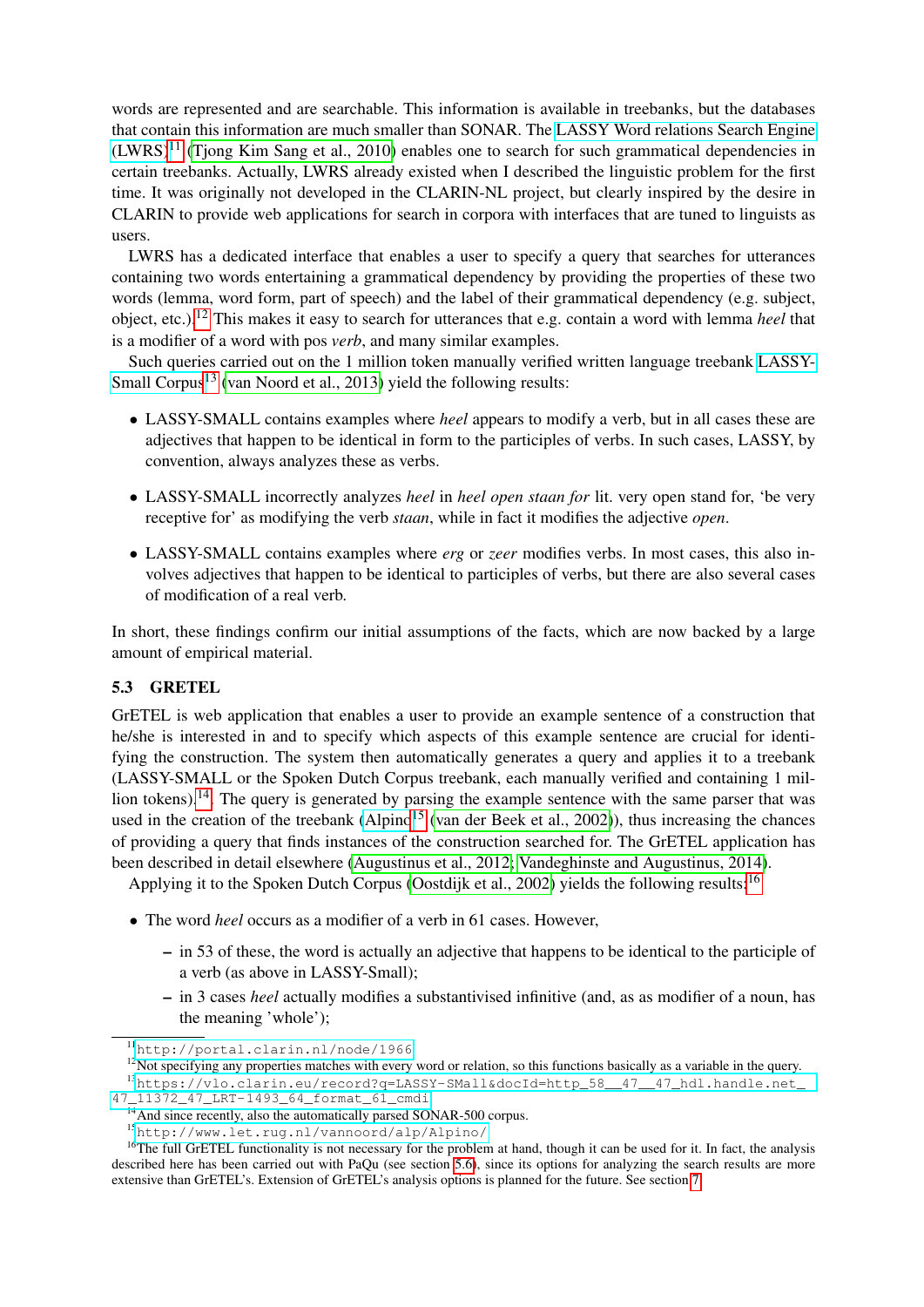- in 2 cases I find the sentence ill-formed. Maybe *heel* is intended here as 'completely'. Both utterances are of Flemish origin;
- in 3 cases the analysis in the treebank is incorrect;
- The word *heel* occurs as a modifier of a preposition in 6 cases:
	- in 4 cases these are adverbial PPs that we also encountered with OpenSONAR (see section [5.1,](#page-3-0) the examples in [\(5\)](#page-4-1);
	- in one case I find the sentence ill-formed. Maybe *heel* is intended here as 'completely'. The utterance is again of Flemish origin;
	- in one case *heel* modifies the expression *voor de hand liggen* lit. in-front-of the hand lie, 'be obvious'. I find the example marginal, except when the verb in the expression is a present participle. In that case, however, we are arguably dealing with an adjectival expression.<sup>[17](#page-6-1)</sup>
- The word *heel* occurs as a modifier of an *MWU* (multi-word unit). These MWUs have no other part of speech code, but further analysis shows that they involve
	- adjectives in 3 cases<sup>[18](#page-6-2)</sup>;
	- nouns in 4 cases (e.g. *heel Den Haag*, lit. whole the Hague) and *heel* means 'whole' in these cases;
	- adverbial prepositional phrases in 2 cases (*heel af en toe*, lit. very off and to, 'very infrequently')
	- incorrect analyses in 3 cases

In summary, these facts are consistent with our findings on the basis of OpenSONAR and with our initial assumptions on the data, and they suggest that the use of *heel* as a modifier of predicative PPs might be possible for certain Flemish speakers.

# <span id="page-6-0"></span>5.4 CORNETTO

[\(Odijk, 2011\)](#page-15-0) suggested that analysing the modification potential of (near-)synonyms, co-hyponyms, and hyponyms of the words *heel*, *erg* and *zeer* may contribute to an understanding of the problem at hand. At the time, searching for synonyms or near-synonyms, let alone for words with other semantic relations for a given word, was very difficult. Obviously, one would want to use the Cornetto database for this purpose.

The Cornetto database is a lexical resource for the Dutch language which combines two resources with different semantic organisations: the Dutch Wordnet with its synset organisation and the Dutch Reference Lexicon which includes definitions, usage constraints, selectional restrictions, syntactic behaviours, illustrative contexts, etc. The Cornetto database contains over 92K lemmas and almost 120K word meanings.

At the time, an interface to Cornetto existed, but it often did not work, required an old version of the Firefox browser<sup>[19](#page-6-3)</sup>, and the interface itself was not well-designed. Searching for semantically related words has become easy with CLARIN, since a web application with a dedicated interface to the Cornetto database has been created.

(1) Dat is te voor That is too in-front-of the hand lying de hand liggend That is too obvious

<span id="page-6-1"></span><sup>17</sup>For example, it can be used predicatively and be modified by *te* 'too'

which is not possible for verbal present participles.

<span id="page-6-2"></span><sup>18</sup>In *heel ver weg*, lit. very far away, *ver weg* is analyzed as a MWU, though clearly here *heel* modifies the adjective *ver*, and together they modify the word *weg*.

<span id="page-6-3"></span><sup>&</sup>lt;sup>19</sup>Arguably, this is a defect of Firefox. Producing upgrades that are not backwards compatible should be banned!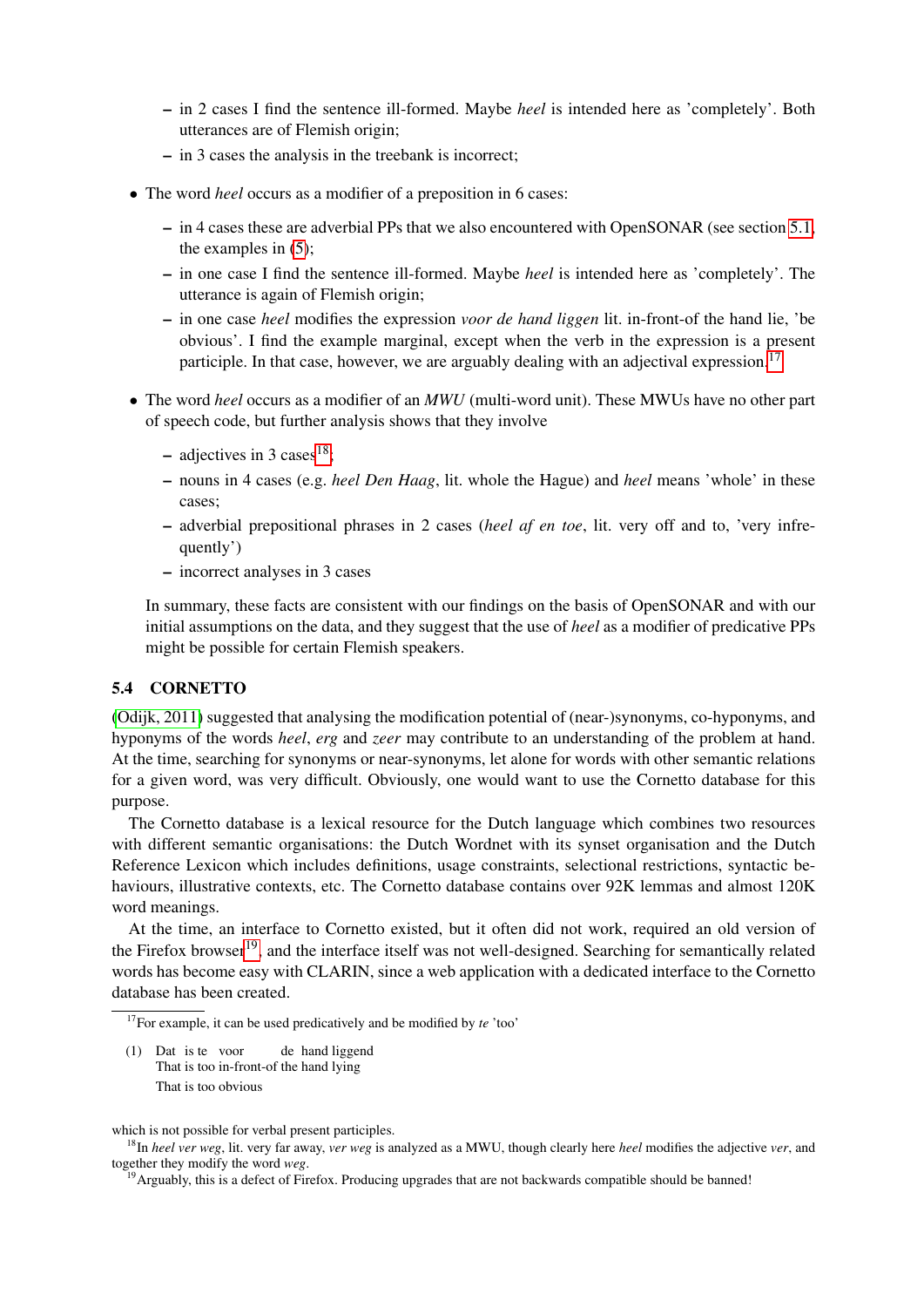The [Cornetto web application](http://portal.clarin.nl/node/1944)<sup>[20](#page-7-1)</sup> offers 3 different interfaces: [Simple search for lexical entries](http://cornetto.clarin.inl.nl/simple_search.xql)<sup>[21](#page-7-2)</sup>, [Ad](http://cornetto.clarin.inl.nl/advanced_search.xql)[vanced search for lexical entries](http://cornetto.clarin.inl.nl/advanced_search.xql)<sup>[22](#page-7-3)</sup>, and [Search for synsets](http://cornetto.clarin.inl.nl/wordnet.xql)<sup>[23](#page-7-4)</sup>.

Searching for (near-)synonyms of *zeer* in the relevant sense (Cornetto sense identifier *zeer-adv-3*) yields the following set of sense identifiers from Cornetto:<sup>[24](#page-7-5)</sup>

(6) allemachtig-adv-2, beestachtig-adv-2, bijzonder-a-4, bliksems-adv-2, bloedig-adv-2, bovenmate-adv-1, buitengewoon-adv-2, buitenmate-adv-1, buitensporig-adv-2, crimineel-a-4, deerlijk-adv-2, deksels-adv-2, donders-adv-2, drommels-adv-2, eindeloos-a-3, enorm-adv-2, erbarmelijk-adv-2, fantastisch-adv-6, formidabel-adv-2, geweldig-adv-4, goddeloos-adv-2, , godsjammerlijk-adv-2, grenzeloos-adv-2, grotelijks-adv-1, heel-adv-5, ijselijk-adv-2, ijziga-4, , intens-adv-2, krankzinnig-adv-3, machtig-adv-4, mirakels-adv-1, monsterachtig-adv-2, moorddadig-adv-4, oneindig-adv-2, onnoemelijk-adv-2, ontiegelijk-adv-2, ontstellend-adv-2, ontzaglijk-adv-2, ontzettend-adv-3, onuitsprekelijk-adv-2, onvoorstelbaar-adv-2, onwezenlijkadv-2, , onwijs-adv-4, overweldigend-adv-2, peilloos-adv-2, reusachtig-adv-3, reuze-adv-2, schrikkelijk-adv-2, sterk-adv-7, uiterst-adv-4, verdomd-adv-2, verdraaid-a-4, verduiveld-adv-2, , verduveld-adv-2, verrekt-adv-3, verrot-adv-3, verschrikkelijk-adv-3, vervloekt-adv-2, vreselijk-adv-5, waanzinnig-adv-2, zeer-adv-3, zeldzaam-adv-2, zwaar-adv-10

The word *heel*, in one of its senses (with Cornetto sense identifier *heel-adv-5*) is included here.

Similarly, the near-synonyms of *erg*, in the relevant sense (with Cornetto sense identifier *erg-a-2*) are listed in [\(7\)](#page-7-6):

<span id="page-7-6"></span>(7) erg-a-2, ernstig-a-2, fel-a-1, hard-a-4, heftig-a-1, hevig-a-1, krachtig-a-3, sterk-a-4, stevig-a-2, straf-a-2, vet-a-5, vurig-a-1, zwaar-a-3

And the hyponyms of these senses can be retrieved easily as well. Cornetto thus offers, in a very simple way, a list of word senses (and therefore words) that are semantically related to the word sense queried.

Now one would like to use the corpus search interfaces described above to investigate the modification potential of the words associated with these meanings. This is possible, but currently requires making a separate query for each of the words associated with the meanings listed above (some 70 words). One can also write a single query with each of the relevant words as an alternative, but the analysis options of the current corpus search and analysis applications do not enable e.g. a grouping by the modifier lemma and the modifiee part of speech. For example OpenSONAR's analysis options enable one to group the results by the part of speech of the immediately adjacent word but do not allow sorting the results by the lemmas searched for at the same time. An alternative approach, suggested by [\(Odijk, 2011\)](#page-15-0), is parameterized search, but this has not yet been implemented in any of the search applications (see section [7\)](#page-13-1).

The analysis of the modification potential of these words is therefore work for the future. It is already clear that many of the synonyms are untypical for children and are probably acquired rather late. It is therefore interesting to investigate whether there is a relation between the timing of acquisition of these words and their modification potential.

## <span id="page-7-0"></span>5.5 COAVA

Since the problem we are interested in concerns (first) language acquisition, it is obvious that data that directly concern language acquisition must be taken into account. The most important data set for language acquisition is the CHILDES data set.

The Dutch CHILDES corpora<sup>[25](#page-7-7)</sup> are accessible via the [CLARIN Virtual Language Observatory](http://catalog.clarin.eu/vlo/search?fq=languageCode:code:nld&fq=collection:TalkBank)

<span id="page-7-1"></span><sup>20</sup>[http://portal.clarin.nl/node/1944](http://catalog.clarin.eu/vlo/search?fq=languageCode:code:nld&fq=collection:TalkBank)

<span id="page-7-2"></span><sup>21</sup>[http://cornetto.clarin.inl.nl/simple\\_search.xql](http://catalog.clarin.eu/vlo/search?fq=languageCode:code:nld&fq=collection:TalkBank)

<span id="page-7-3"></span><sup>22</sup>[http://cornetto.clarin.inl.nl/advanced\\_search.xql](http://catalog.clarin.eu/vlo/search?fq=languageCode:code:nld&fq=collection:TalkBank)

<span id="page-7-5"></span><span id="page-7-4"></span><sup>23</sup>[http://cornetto.clarin.inl.nl/wordnet.xql](http://catalog.clarin.eu/vlo/search?fq=languageCode:code:nld&fq=collection:TalkBank)

<sup>&</sup>lt;sup>24</sup>[It is pretty difficult and often quite arbitrary to add translations to these words, and they are not needed for understanding](http://catalog.clarin.eu/vlo/search?fq=languageCode:code:nld&fq=collection:TalkBank) [the current paper, so I left them out.](http://catalog.clarin.eu/vlo/search?fq=languageCode:code:nld&fq=collection:TalkBank)

<span id="page-7-7"></span><sup>&</sup>lt;sup>25</sup>[I considered the subcorpora DeHouwer, Gillis, Groningen, Schaerlaekens, VanKampen, Wijnen and Zink, but not CLPF.](http://catalog.clarin.eu/vlo/search?fq=languageCode:code:nld&fq=collection:TalkBank)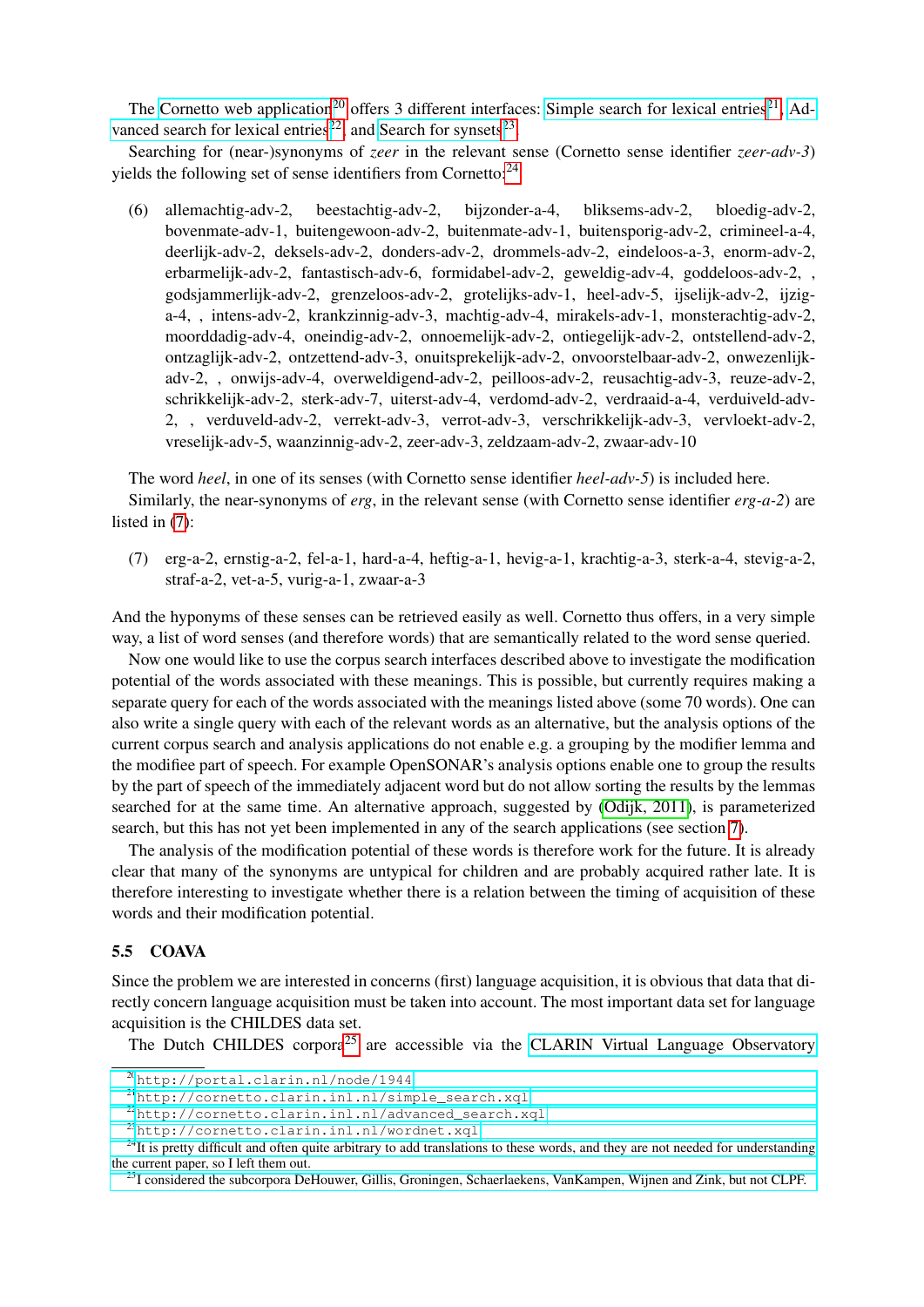

<span id="page-8-6"></span>Figure 1: Frequency of the word *heel*, *erg* and *zeer* in the children's speech in the Dutch CHILDES corpora. The X-axis specifies time intervals of three months, the Y-axis indicates the frequency of the word. Each word has a separate color (blue=*zeer*, orange=*heel*, red=*erg*)

 $(VLO)^{26}$  $(VLO)^{26}$  $(VLO)^{26}$  $(VLO)^{26}$  or directly via [Talkbank](http://childes.talkbank.org/data/Germanic/Dutch/)<sup>[27](#page-8-1)</sup> and contain relevant material to investigate the research questions formulated in section [4.](#page-2-0) They contain transcriptions of dialogues between children acquiring Dutch on the one hand, and adults (mostly parents) and in some cases other children on the other hand, and a lot of additional information about the context, setting, age of the child, etc.

I investigated the occurrence of the words *heel*, *erg* and *zeer* in the CHILDES data through the [COAVA](http://portal.clarin.nl/node/1928) [web application](http://portal.clarin.nl/node/1928)<sup>[28](#page-8-2)</sup>. The COAVA<sup>[29](#page-8-3)</sup> web application provides combined access to two sets of databases: one with historical dialect data (the databases  $WBD^{30}$  $WBD^{30}$  $WBD^{30}$  and  $WLD^{31}$  $WLD^{31}$  $WLD^{31}$  with lexical data of the Brabantish and Limburgian dialect between 1880-1980) and one with first language acquisition data.

Though COAVA offers many facilities for research into the relation between language acquisition and lexical variation, my main interest is in the occurrence, and especially the first occurrence of the words *heel, erg* and *zeer* in the children's utterances. Figure [1](#page-8-6) shows this.

From this figure, we can conclude that the word *zeer* occurs first, followed by *heel*, and *erg*. However, each of the words *heel*, *erg* and *zeer* is ambiguous. COAVA does not take this into account, so we do not know whether the first occurrences observed concern the relevant sense ('very') of these words. In [\(Odijk, 2014a\)](#page-15-1) I therefore made a manual analysis, which yields different results, as shown in Table  $1<sup>32</sup>$  $1<sup>32</sup>$  $1<sup>32</sup>$ 

From this table, one can conclude that the first occurrence of *heel* in the sense 'very' is used very early by children (before their second birthday); the first occurrence of *erg* appears only about a year later, and *zeer* occurs only very late (far in the fourth year). The latter may be related to the fact that *zeer* is

<span id="page-8-0"></span><sup>26</sup>[http://catalog.clarin.eu/vlo/search?fq=languageCode:code:nld&fq=collection:](http://catalog.clarin.eu/vlo/search?fq=languageCode:code:nld&fq=collection:TalkBank)

[TalkBank](http://catalog.clarin.eu/vlo/search?fq=languageCode:code:nld&fq=collection:TalkBank)

<span id="page-8-1"></span><sup>27</sup><http://childes.talkbank.org/data/Germanic/Dutch/>

<span id="page-8-2"></span><sup>28</sup><http://portal.clarin.nl/node/1928>

<span id="page-8-4"></span><span id="page-8-3"></span><sup>29</sup>Acronym for *Cognition, Acquisition and Variation Tool*

<span id="page-8-5"></span><sup>30</sup><https://vlo.clarin.eu/search?3&fq=collection:Dictionary+of+the+Brabantic+dialects> <sup>31</sup>[https://vlo.clarin.eu/search?2&fq=collection:Dictionary+of+the+Limburgian+](https://vlo.clarin.eu/search?2&fq=collection:Dictionary+of+the+Limburgian+dialects) [dialects](https://vlo.clarin.eu/search?2&fq=collection:Dictionary+of+the+Limburgian+dialects)

<span id="page-8-7"></span> $32$ The table specifies the age of the child in days, followed by the CHILDES notation for children's ages in the format *(year;month)*.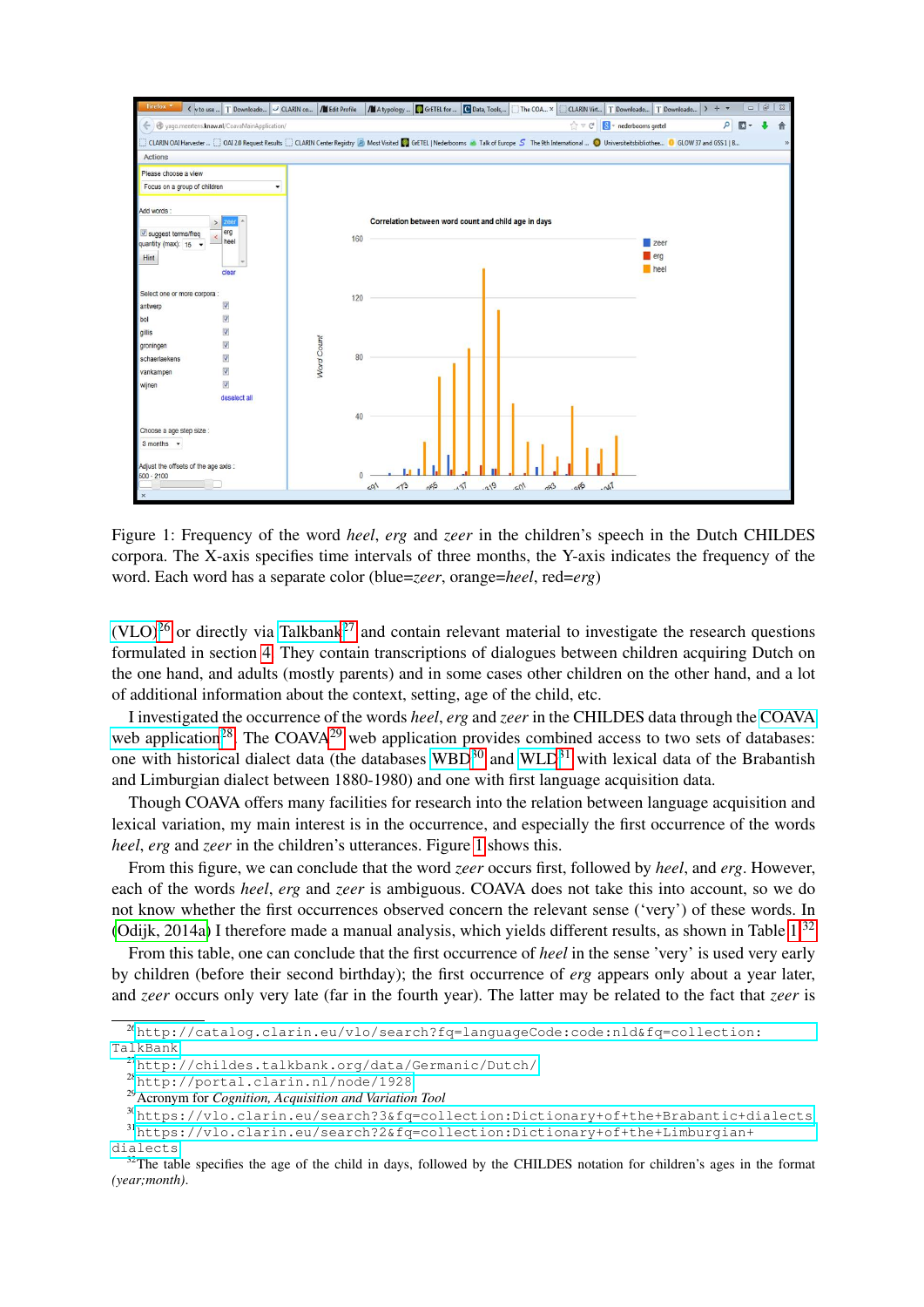| <b>First Occurrence</b>                                         | heel | erg | zeer |  |
|-----------------------------------------------------------------|------|-----|------|--|
| <b>Day (Year;Month)</b>   705 (1;11)   1048 (2;10)   1711 (4;8) |      |     |      |  |

<span id="page-9-1"></span>Table 1: First Occurrence of *heel*, *erg* and *zeer* in the relevant sense ('very') in the Dutch CHILDES Children's speech

considered rather formal by many people, and also occurs rather infrequently in adult child interactions in CHILDES. Note that the very early occurrence of *zeer* in Figure [1](#page-8-6) involves a different sense of this word, viz. as *pain* or *painful*.

Clearly, it is desirable to have the manual analysis carried out here supported or even completely replaced by an automatic procedure. The next section describes a first step towards this goal.

## <span id="page-9-0"></span>5.6 PaQU

As we saw in the preceding section, a serious problem for the investigation is that the words being investigated are, as any decent word in natural language, highly ambiguous. Table [2](#page-9-2) describes the ambiguity. For example, the word *heel* is 6-fold ambiguous. This ambiguity is partly solved by taking into account morpho-syntactic and syntactic factors. For *heel* as a finite verb (Vf) the ambiguity reduces to 2, which cannot be further resolved by morpho-syntax or syntax: 'heal' and 'receive' (of stolen goods). As an adjective (A) *heel* is 4-fold ambiguous. The ambiguity is partially resolved by taking into account its syntactic properties with regard to modification: if it modifies an adjective (mod A), the ambiguity is resolved to the single meaning 'very'; if it modifies a noun (mod N), the ambiguity is reduced to 3: 'whole', 'in one piece' or 'large'. If it is used as a predicative complement, it can only mean 'in one piece'.[33](#page-9-3)

| Word | Morphosyntax | <b>Syntax</b> | <b>Meaning</b>    |
|------|--------------|---------------|-------------------|
|      |              | Mod N         |                   |
| heel | A            |               | 1. 'whole'        |
|      |              |               | 2. 'in one piece' |
|      |              |               | 3. 'large'        |
|      |              | predc         | 'in one piece'    |
|      |              | Mod A         | 'very'            |
|      | Vf           |               |                   |
|      |              |               | 1. 'heal'         |
|      |              |               | 2. 'receive'      |
| erg  | $\mathbf N$  | uter          | 'erg'             |
|      |              | neuter        | 'evil'            |
|      | A            | Mod N, predc  | 'bad', 'awful'    |
|      |              | Mod A V P     | 'very'            |
|      | ${\bf N}$    |               | 'pain'            |
| zeer | A            | Mod N, predc  | 'painful'         |
|      |              | Mod A V P     | 'very'            |

<span id="page-9-2"></span>Table 2: Ambiguity of the words *heel*, *erg* and *zeer*

The Dutch CHILDES corpora do not contain any information about the meanings of its word occur-

<span id="page-9-3"></span><sup>33</sup>I use the following notation in the table: *Mod X* means that the word can modify a word of category X; *Mod X Y Z* means that a word can modify words of any of the categories X, Y, or Z; *predc* stands for *can occur as predicative complement*; Dutch distinguishes two values for gender: *uter* (i.e., common gender) and *neuter*. *Vf* stands for *finite verb form*.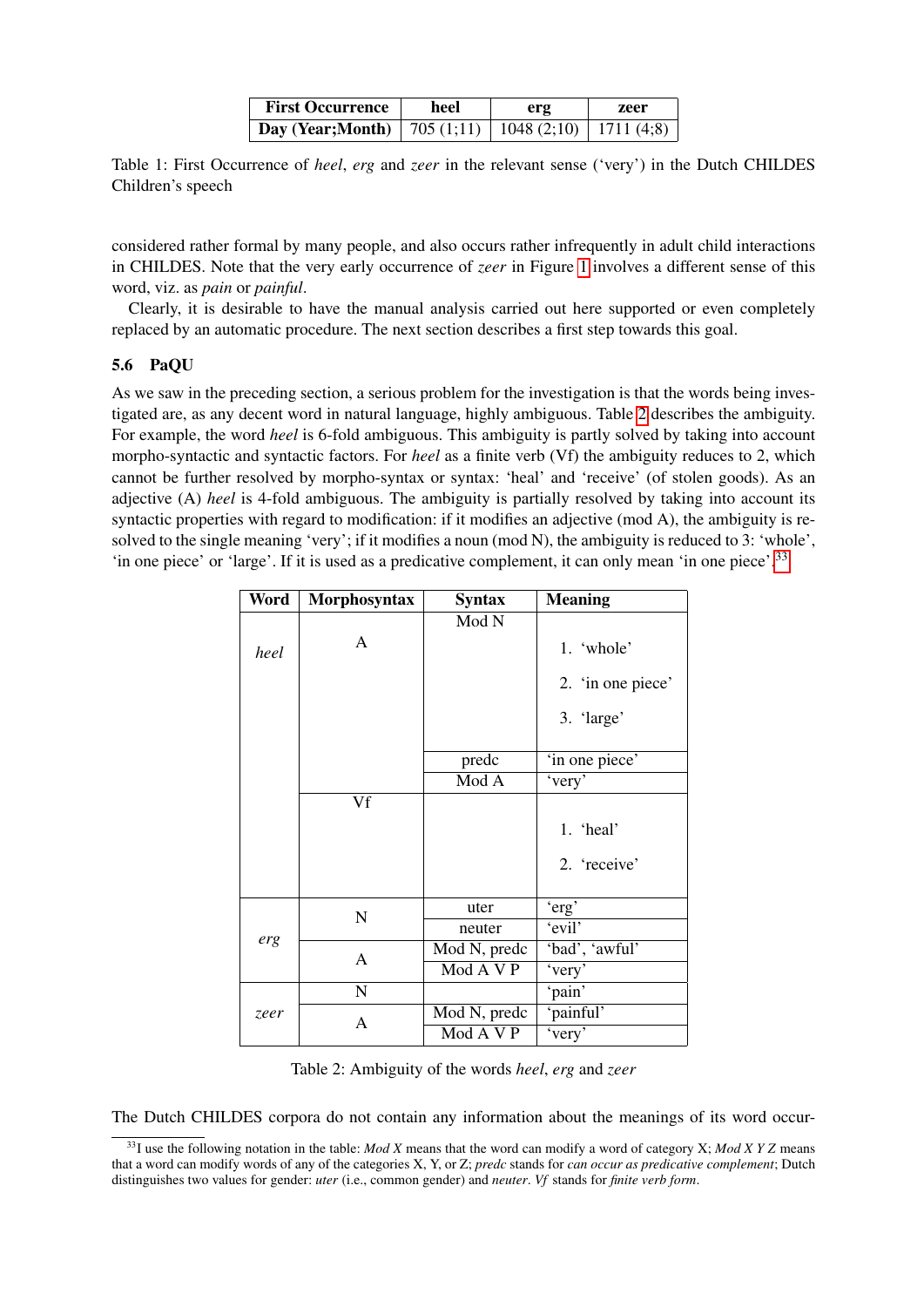| <b>◀Back to Mail</b>                                                        | 12:58                   |                | $C \rightarrow 100\%$ |
|-----------------------------------------------------------------------------|-------------------------|----------------|-----------------------|
| $\overline{\left\langle \right\rangle }$                                    | zardoz.service.rug.nl   | $\mathfrak{C}$ | гη                    |
| PaQu   CLARIN-NL                                                            | PaQu -- Mail verzonden  | $\odot$        | PaQu                  |
|                                                                             |                         |                | j.odijk<br>Log uit    |
| <b>XPath</b><br>Metadata<br>Zoeken                                          | Corpora<br>Info         |                |                       |
|                                                                             |                         |                |                       |
|                                                                             |                         |                |                       |
| corpus:<br>VanKampen-child-heelergzeer - 327 zinnen                         | $\overline{\mathbf{v}}$ | meer/minder    |                       |
| hoofdwoord<br>woord                                                         |                         |                |                       |
| $\boldsymbol{\nabla}$<br>+heel<br>mod                                       |                         |                |                       |
| $-$ postag.<br>- postag -                                                   |                         |                |                       |
| metadata                                                                    |                         |                |                       |
| voorbeelden                                                                 |                         |                |                       |
| aantal: $\int$ 10<br>$\overline{\mathbf{v}}$                                |                         |                |                       |
|                                                                             |                         |                |                       |
| help<br>Zoeken<br>Wissen<br>Reset                                           |                         |                |                       |
| $\text{'lemma}$ = "heel" AND $\text{`rel}$ = "mod"                          |                         |                |                       |
| 1. finne niet heel erg, he. *                                               |                         |                |                       |
| $\circ$ heel:adj - mod - erg:adj                                            |                         |                |                       |
| 2. gaat ie heel erg over heen. *<br>$\circ$ heel:adj - mod - erg:adj        |                         |                |                       |
|                                                                             |                         |                |                       |
| 3. ja, kijk maar, gaat heel erg goed. *<br>$o$ heel adj $=$ mod $=$ erg adj |                         |                |                       |

<span id="page-10-3"></span>Figure 2: PaQu web interface with a query for occurrences of the lemma *heel* as modifier

rences. Fortunately, as is clear from Table [2,](#page-9-2) most of the ambiguities can be resolved by taking into account morpho-syntactic and syntactic properties of the word occurrences. However, as observed above, the Dutch CHILDES corpora do NOT have (reliable) morpho-syntactic information (part of speech tags) or syntactic information for the utterances either.

One would want to be able to automatically parse the CHILDES corpora, and to upload the resulting treebank in a search and analysis application. PaQu was developed for this purpose.<sup>[34](#page-10-0)</sup>

The web application [PaQu](http://portal.clarin.nl/node/4182)<sup>[35](#page-10-1)</sup> was developed by the University of Groningen. It enables one to upload a Dutch text corpus. This text corpus is either already parsed by Alpino, or if not, PaQu can have it automatically parsed by Alpino. After this, it is available in the word relations search interface of PaQu (an extension of the [LASSY Word Relations Search application](http://www.let.rug.nl/~alfa/lassy/bin/lassy)<sup>[36](#page-10-2)</sup> originally developed by (Tiong Kim [Sang et al., 2010\)](#page-15-6) and discussed in section [5.2\)](#page-4-0), as well as via PaQu's XPATH interface.

For the specific problem dealt with here, we need, for each of the words *heel*, *zeer* en *erg*, a characterisation of the part of speech of the head word it is a dependent of and the label of the dependency relation (grammatical relation) holding between them. PaQu offers a dedicated interface precisely for this (see Figure [2\)](#page-10-3). The relevant queries are not easily expressed in XPATH<sup>[37](#page-10-4)</sup>, which makes GrETEL (after it has been extended with corpus upload facilities) less suited for this particular problem (but it might be more suited for other problems).

The output of PaQu is a list of utterances that match the query, and (partially user-definable) statistics

<span id="page-10-0"></span><sup>&</sup>lt;sup>34</sup> Analogously, the *AutoSearch* application was developed to support search in corpora with annotations on tokens. [Au](http://portal.clarin.nl/node/4222)[toSearch](http://portal.clarin.nl/node/4222) is a web application developed by INL. Here FoLiA or TEI formatted Dutch text corpora containing (extended) PoS codes (e.g. as created by the [Frog](http://ilk.uvt.nl/frog/) [\(van den Bosch et al., 2007\)](#page-15-11) part of speech tagger in [TTNWW\)](http://portal.clarin.nl/node/1964) can be uploaded and searched via a [Corpus of Contemporary Dutch](http://corpushedendaagsnederlands.inl.nl/) -like search interface. This application will not be discussed in this paper any further.

<span id="page-10-1"></span><sup>35</sup><http://portal.clarin.nl/node/4182>

<span id="page-10-4"></span><span id="page-10-2"></span><sup>36</sup>[http://www.let.rug.nl/˜alfa/lassy/bin/lassy](http://www.let.rug.nl/~alfa/lassy/bin/lassy)

<sup>&</sup>lt;sup>37</sup>Such a query has to take into account not only headed structures but also coordinated structures and co-indexed nodes in the syntactic structure. In addition, the dependent word can be contained in a phrase that is a dependent of the head word.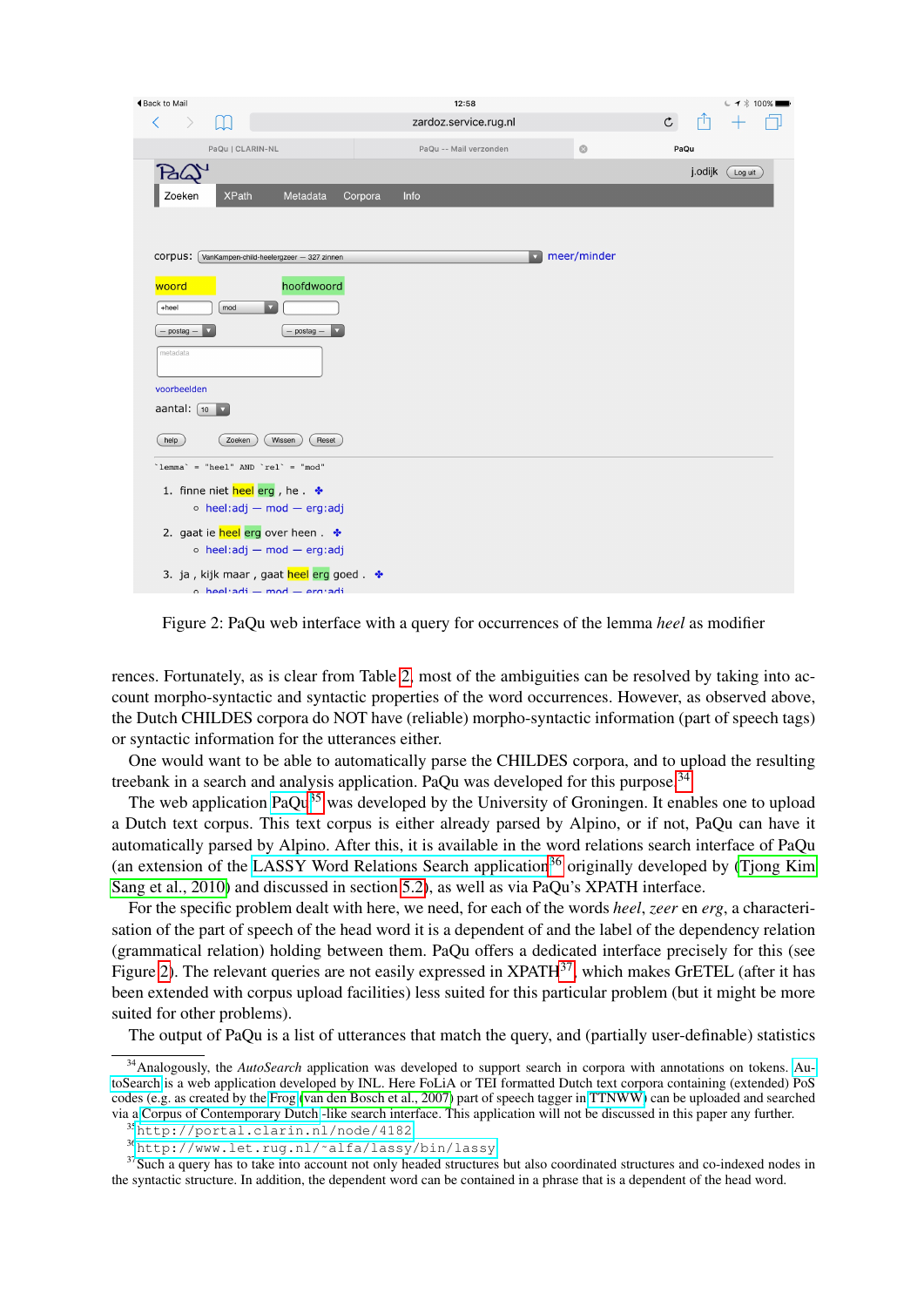| <b>◀Back to Mail</b>                              |                           |            | v neenauj - mou - mettow                    | $C \rightarrow 100\%$<br>12:59<br>zardoz.service.rug.nl |  |  |  |  |
|---------------------------------------------------|---------------------------|------------|---------------------------------------------|---------------------------------------------------------|--|--|--|--|
| vorige   volgende                                 |                           |            |                                             |                                                         |  |  |  |  |
| nieuw corpus maken op basis van deze zoekopdracht |                           |            |                                             |                                                         |  |  |  |  |
| tijd: 15ms                                        |                           |            |                                             |                                                         |  |  |  |  |
|                                                   | tellingen - algemeen      |            |                                             |                                                         |  |  |  |  |
|                                                   |                           |            |                                             |                                                         |  |  |  |  |
|                                                   |                           |            |                                             | Selecteer twee of meer elementen om ze te koppelen:     |  |  |  |  |
| woord                                             |                           |            | noofdwoord                                  |                                                         |  |  |  |  |
| $\bigcap$ postag                                  | elemma electie            |            | $\bigcap$ lemma<br>opostag                  |                                                         |  |  |  |  |
|                                                   |                           |            |                                             |                                                         |  |  |  |  |
|                                                   | tellingen van combinaties |            |                                             |                                                         |  |  |  |  |
|                                                   |                           |            | $a$ .'lemma' = "heel" AND 'a'.'rel' = "mod" |                                                         |  |  |  |  |
|                                                   | aantal lemma rel          |            | hpostag                                     |                                                         |  |  |  |  |
| 193                                               | heel                      | mod        | adj                                         |                                                         |  |  |  |  |
|                                                   | 45 heel                   | mod        | $\mathsf{n}$                                |                                                         |  |  |  |  |
| 30 <sup>2</sup>                                   | heel                      | mod        | vnw                                         |                                                         |  |  |  |  |
|                                                   | 17 heel<br>3 heel         | mod        | bw                                          |                                                         |  |  |  |  |
|                                                   | 1 heel                    | mod<br>mod | mwu<br>tw                                   |                                                         |  |  |  |  |
|                                                   | 1 heel                    | mod        | <b>VZ</b>                                   |                                                         |  |  |  |  |
|                                                   | 1 heel                    | mod ww     |                                             |                                                         |  |  |  |  |
| tijd: 16ms<br>download                            |                           |            |                                             |                                                         |  |  |  |  |

<span id="page-11-1"></span>Figure 3: PaQu analysis: count of occurrences of the lemma *heel* as modifier by part of speech of the modifiee.

on properties of matched words and matched triples of the form (property of dependent word, gram-matical relation, property of head word).<sup>[38](#page-11-0)</sup> See Figure [3.](#page-11-1) Each of the matches and each of the statistical aggregates contains links with automatically generated queries for exploring specific subcases in more detail.

PaQu accepts as input plain text (in multiple varieties) or a text corpus parsed by Alpino in the [LASSY](http://www.let.rug.nl/vannoord/Lassy/alpino_ds.dtd) [XML](http://www.let.rug.nl/vannoord/Lassy/alpino_ds.dtd)[39](#page-11-2) format. It currently does not allow a CHILDES corpus (in CHAT format [\(MacWhinney, 2015\)](#page-15-12)) directly as input. This clearly requires an extension of PaQu (see section [7\)](#page-13-1). For the experiments described below I wrote an ad-hoc script to select and clean utterances from CHILDES corpora (see [\(Odijk,](#page-15-2) [2015a\)](#page-15-2) for details).

PaQu offers full parses of sentences in a corpus, but these parses have been generated in a fully automatic manner, so they will contain errors. It is therefore required to evaluate the quality of the automatically generated parses. [\(Odijk, 2015a\)](#page-15-2) describes the results of such an evaluation for the words *heel*, *erg* and *zeer* dealt with here in the CHILDES Van Kampen subcorpus.<sup>[40](#page-11-3)</sup> The results are summarized in Table [3,](#page-12-0) both for the adult speech (column *Adults*) and for the children's speech (column *Children*)

The results for the adults' speech and the children's speech shows a similar distribution, though the results for the children's speech are lower. For the adult speech, the results for *heel* and *erg* are very good with over 90% accuracy compared to the gold standard. The results of *zeer* appear to be very bad. Further analysis reveals that most errors are made for the construction *zeer doen*, lit. *pain do*, 'to hurt', which Alpino really does not know how to analyze. The word *zeer* in this expression is correctly analyzed by

<span id="page-11-0"></span><sup>38</sup>Where *properties* include *word form*, *lemma*, and *part of speech*.

<span id="page-11-3"></span><span id="page-11-2"></span><sup>39</sup>[http://www.let.rug.nl/vannoord/Lassy/alpino\\_ds.dtd](http://www.let.rug.nl/vannoord/Lassy/alpino_ds.dtd)

<sup>&</sup>lt;sup>40</sup>If one logs in into the PaQu application, one actually finds the parsed corpora with the cleaned Van Kampen adult sentences, since I shared the corpora with everyone. They are called *VanKampenHeel*, *KampenErg*, and *VanKampenZeer*, resp. The children's utterances in Van Kampen are in the corpus *VanKampen-child-heelergzeer*.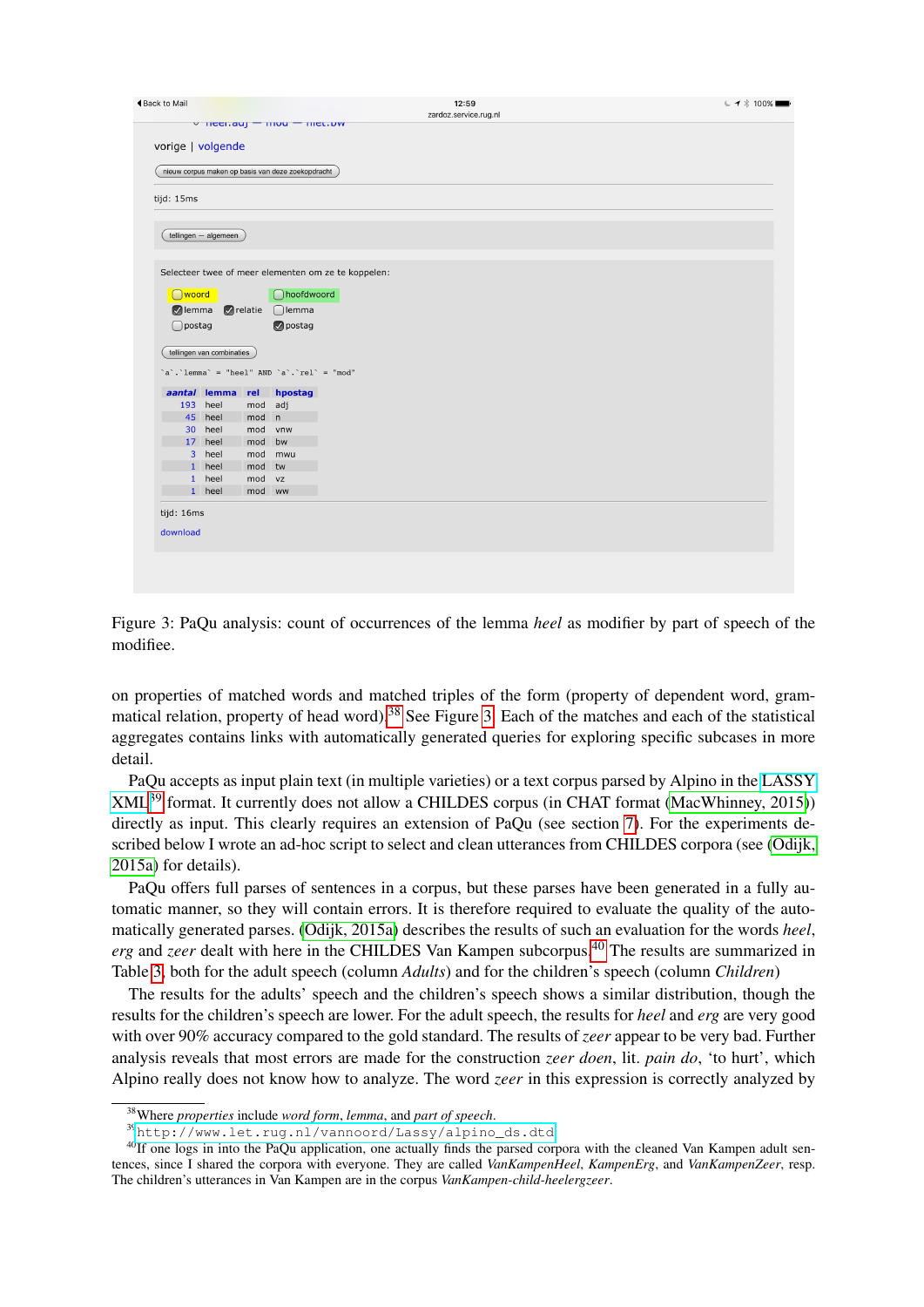| word | <b>Adults</b> | <b>Children</b> |
|------|---------------|-----------------|
| heel | 0.95          | 0.90            |
| erg  | 0.91          | 0.73            |
| zeer | 0.21          | 0.17            |

<span id="page-12-0"></span>Table 3: Accuracy of Alpino parses for the words *heel*, *erg* and *zeer* in the CHILDES Van Kampen subcorpus

Alpino as a noun, an adjective, or an adverb<sup>[41](#page-12-1)</sup>, but the grammatical functions assigned vary widely and are mostly incorrect: *direct object*, *predicative complement*, *modifier*, and even *subject*. For a linguist, the analysis is also not obvious, but I have analyzed *zeer* in this construction in all cases as a predicative complement to the verb *doen*. Whether *zeer* is a noun or an adjective is often indeterminable, and this distinction has not been taken into account in making the comparison.

Since the bad results for *zeer* are mainly caused by one type of construction, which can be easily identified in Pa $Qu^{42}$  $Qu^{42}$  $Qu^{42}$ , the results of PaQu are still very useful.

Though [\(Odijk, 2015a\)](#page-15-2) correctly warns against generalizing these results to other cases, they are nevertheless promising: high accuracy in some cases, and the low accuracy examples are easily identifiable.

The results of an analysis of the words *heel*, *erg* and *zeer*, based on an automatic parse of all adult utterances in the Dutch CHILDES corpora are given in Table [4.](#page-12-3)[43](#page-12-4) It specifies, for each of the three words, the counts of their occurrences in specific grammatical roles that concern us here, the counts of their occurrences in other grammatical roles (*other*), and of cases where the grammatical role could not be determined (*unclear*).[44](#page-12-5)

| <b>Results</b> | mod A | mod N  | Mod V | mod P | predc | other | unclear | <b>Total</b> |
|----------------|-------|--------|-------|-------|-------|-------|---------|--------------|
| heel           | 881   |        |       | ∸     |       |       |         | 952          |
| erg            | 347   | $\sim$ | 109   |       | 187   | ັ     |         | 675          |
| zeer           |       |        | 83    |       |       |       |         | 138          |

<span id="page-12-3"></span>Table 4: Analysis of *heel*, *erg* and *zeer* in adult utterances in Dutch CHILDES

[\(Odijk, 2015a\)](#page-15-2) analyzes these findings in some detail, and the results can be summarized as follows:

- *Heel* is most frequent (almost 54%)
- *Heel* as mod A is overwhelming:  $(> 93\%)$
- *Heel* as mod V, mod P are analyzed incorrectly
- For *erg*, the distribution between Mod A and mod V is more balanced than for *heel*
- Evidence for *zeer* is mostly lacking. The examples of *zeer* as Mod V are mostly wrong analyses
- Evidence for Mod P is mostly lacking, though there is some evidence for *erg* en *zeer* (4 occurrences)

This example clearly shows the advantages of using PaQu for manual verification of hypotheses, and shows that, if some care is exercised, it can also be used for automatic verification of hypotheses. However, PaQu, in its current state, is not yet able to derive Table [1](#page-9-1) or a variant of Figure [1](#page-8-6) for the words *heel*,

<span id="page-12-1"></span><sup>&</sup>lt;sup>41</sup> Alpino distinguishes adverbs from adjectives in some cases by means of the syntactic category. The gold standard does not distinguish adverbs from adjectives by syntactic category.

<span id="page-12-2"></span><sup>42</sup>Through the query [http://zardoz.service.rug.nl:8067/?db=childesadultsheelerga&word=](http://zardoz.service.rug.nl:8067/?db=childesadultsheelerga&word=zeer&rel=&hword=%2Bdoen&postag=&hpostag=)  $z$ eer&rel=&hword=%2Bdoen&postag=&hpostag=; login is required to access the corpus.

<span id="page-12-4"></span><sup>&</sup>lt;sup>43</sup>The results reported here deviate slightly from what [\(Odijk, 2015b\)](#page-15-13) reported. In the current table the wrong mapping of the pronoun *wat* has been corrected, and changed from *mod A* to *mod N*. This concerns 5 examples, all modified by *heel*. This small correction does not affect the overall results.

<span id="page-12-5"></span><sup>44</sup>For example, in incomplete or ungrammatical utterances.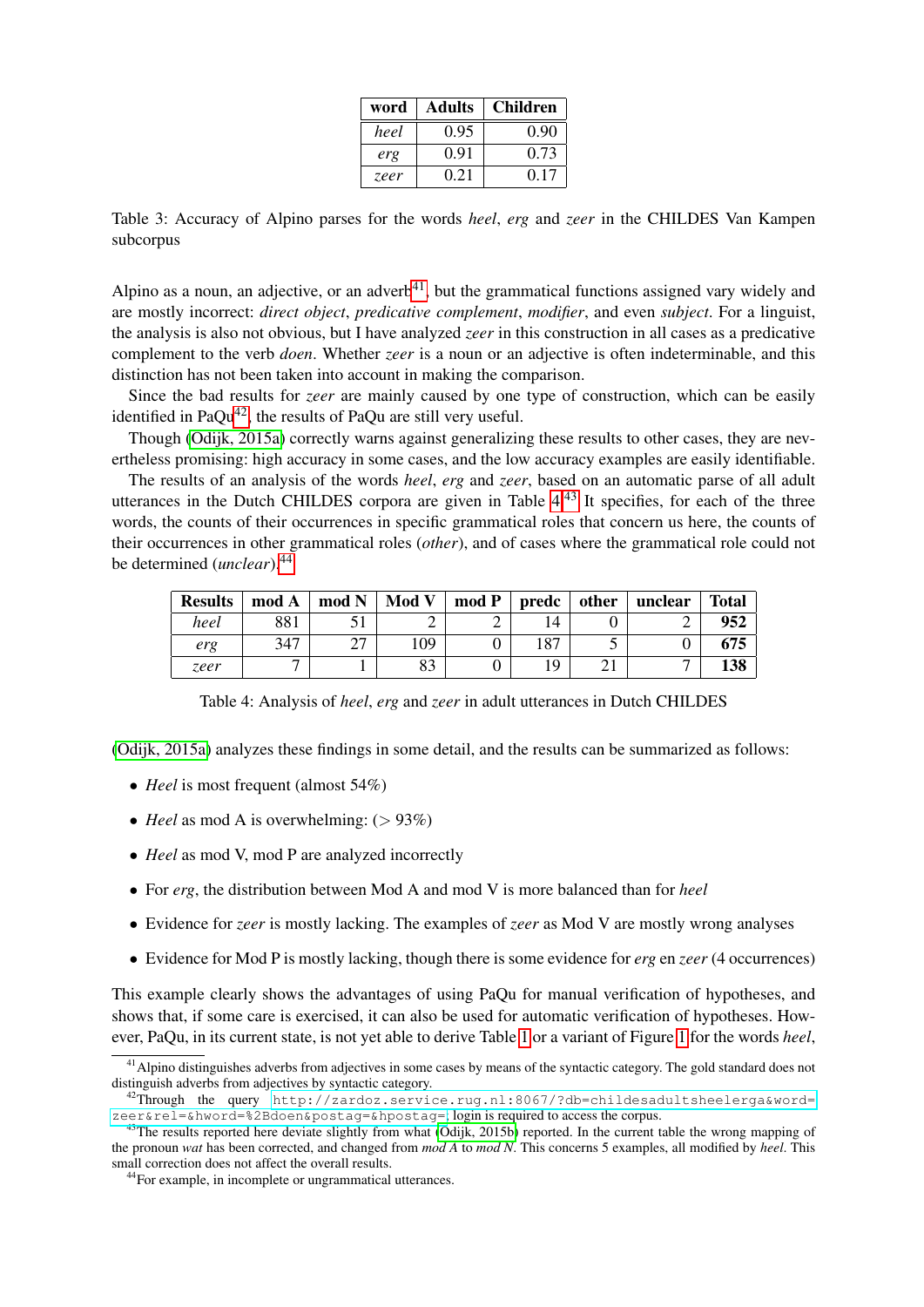*erg* and *zeer* in the relevant sense. That requires an analysis of the search results in terms of a mix of linguistic annotations and metadata pertaining to the whole utterance or the whole session. See section [7.](#page-13-1)

## <span id="page-13-0"></span>6 Conclusions

We can draw two types of conclusions from the work presented in this paper: conclusions with regard to the linguistic problem, and conclusions with regard to CLARIN as a research infrastructure.

Starting with the linguistics, any conclusions here must be very preliminary, given the small scale of the research done here. Nevertheless, the observations made in the preceding section are suggestive of further research. For example, they suggest that the overwhelming amount of occurrences of *heel* as a modifier of an adjective in comparison to its occurrence as a modifier of a verb (881 v. 2), perhaps in combination with its early occurrence (see section [5.5\)](#page-7-0), might play a role in fixing the modification potential of this word to adjectives. In contrast, the occurrences of the word *erg* as a modifier of adjectives and verbs are more balanced: 347 v. 109.

The fact that there are hardly any examples for *zeer* make it difficult to draw any conclusions. In any case, the current CHILDES data give no clue how the use of *zeer* as a modifier of A, V, P is acquired, simply because there are hardly any data. This most probably means that the current Dutch CHILDES databases are insufficiently large as a sample of first language acquisition.<sup>[45](#page-13-2)</sup>

Concerning CLARIN, [\(Odijk, 2011\)](#page-15-0) defined a linguistic problem and specified what kinds of search actions would be needed to address this problem. At the time, almost none of these search actions were possible, or only with great difficulty, and they required expert knowledge on the relevant databases and programming skills. In 2014, [\(Odijk, 2014a\)](#page-15-1) showed that many of the desired search actions had become possible, in a simple manner, and through applications with interfaces dedicated to the targeted users, linguists. At the same time, it was observed that not everything was possible yet in an easy way, and new requests arose by using the relevant applications. Since neither [\(Odijk, 2011\)](#page-15-0) nor [\(Odijk, 2014a\)](#page-15-1) was published, I report on their findings in this paper, and I showed new functionality created to accommodate the newly arisen need. This paper thus serves as an example of a report on a *research pilot*: a project to use functionality offered by the infrastructure with the twin goals of furthering the research but also of identifying novel functionality that the infrastructure should offer to be able to further the research.

This paper shows great progress in the number of applications offered in the CLARIN infrastructure, and a significant increase in the functionality that they offer, but I have also identified functionality that was desired from the start as well as novel desired functionality that have not been implemented yet.

#### <span id="page-13-1"></span>7 Future Work

There is a lot of work that can (and should) be done in the near future. Firstly, the same words could be investigated in other corpora that are relevant for language acquisition, in particular the [Basilex cor](http://tst-centrale.org/nl/producten/corpora/basilex-corpus/6-158)[pus](http://tst-centrale.org/nl/producten/corpora/basilex-corpus/6-158)[46](#page-13-3). Secondly, similar experiments can be carried out for other tuples of (near-)synonymous words with different syntactic selection or modification properties. One example is *te* v. *overmatig*, which both mean 'too' but differ in modification potential (*te* only A, *overmatig* at least A and V). Another example concerns the copular verbs *worden* 'become' v. *raken* 'get', in which *worden* can only take NP, AP and a very limited number of PP predicates, while *raken* can take only AP and PP predicates, very similar to their English translations *become* and *get*. Of course, as usual in natural language, most of these words are ambiguous.[47](#page-13-4) Most of these ambiguities can be resolved by the syntactic contexts, so treebanks can (and must) be used to find the relevant examples and their statistics.

It surely also makes sense to manually verify and where needed correct (parts of) parses for CHILDES corpora, improving the reliability of the annotations on these data.

I have identified many instances of desired functionality that is not available yet. [\(Odijk, 2011\)](#page-15-0) suggested parameterized search, but this has not yet been implemented. The functionality of uploading one's

<span id="page-13-2"></span><sup>&</sup>lt;sup>45</sup>A rough count shows that the Dutch CHILDES corpora dealt with here contain 534 k utterances and approx. 2.9 million inflected word form occurrences ('tokens').

<span id="page-13-4"></span><span id="page-13-3"></span><sup>46</sup><http://tst-centrale.org/nl/producten/corpora/basilex-corpus/6-158>

<sup>47</sup>For example, *te* is an adjective, a preposition, and an infinitive marker; *raken* is not only a copula but also a transitive verb (with two meanings); *worden* is not only a copula but also a passive auxiliary.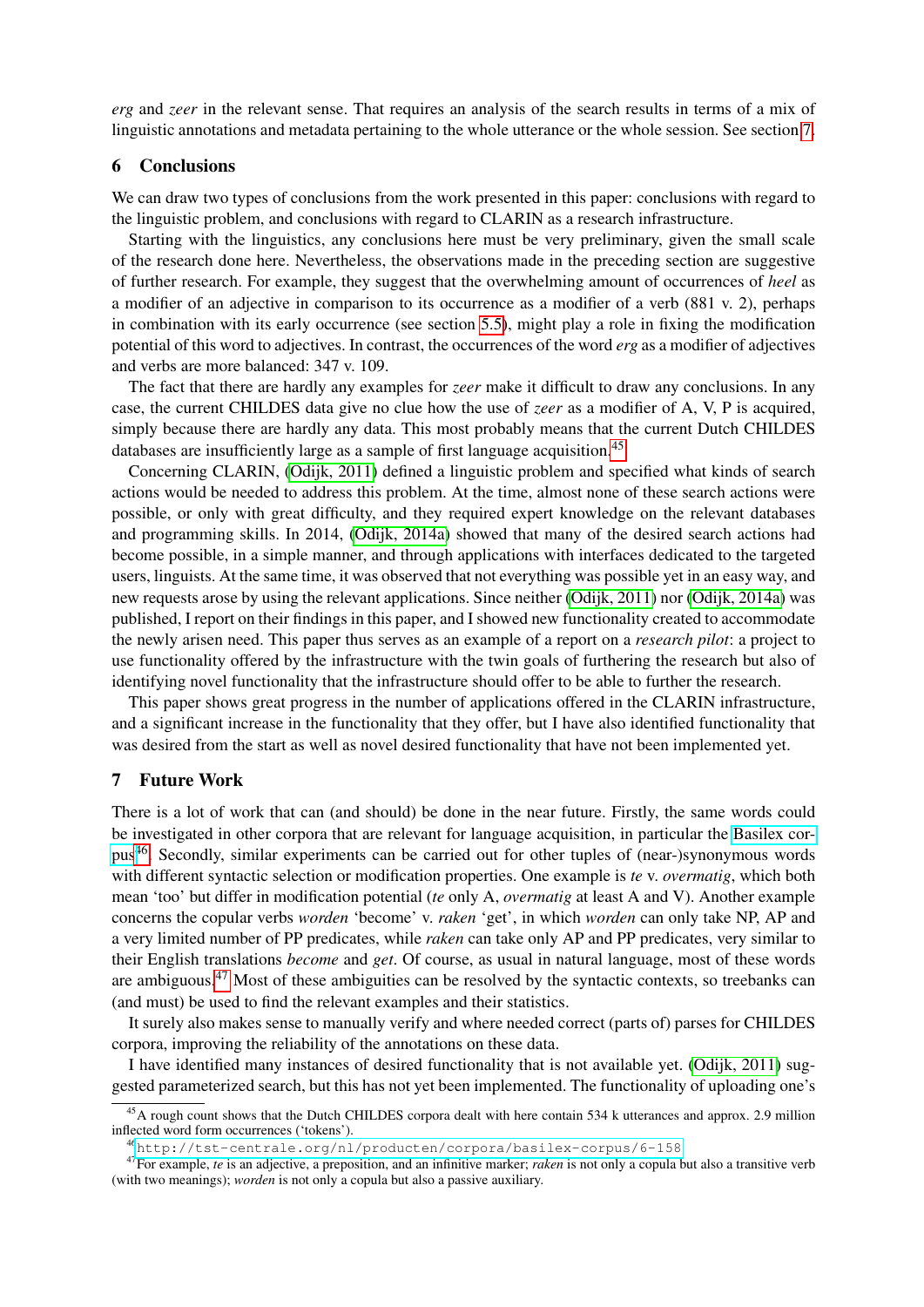own corpus should also be added to other treebank search applications, in particular the [GReTEL](http://nederbooms.ccl.kuleuven.be/eng/gretel)<sup>[48](#page-14-0)</sup> application [\(Augustinus et al., 2012\)](#page-15-9). All search engines that allow uploading one's own corpus must be extended to support input in all formats commonly used in linguistics. For example, PaQu only allows plain text as input, but it should actually support, e.g, the CHILDES CHAT format, the [FoLiA](http://proycon.github.io/folia/)<sup>[49](#page-14-1)</sup> format [\(van Gompel and Reynaert, 2013\)](#page-15-14) and [TEI](http://www.tei-c.org/index.xml)<sup>[50](#page-14-2)</sup>. In addition, it should take in not only the actual data, but also the metadata of the corpus, its subcorpora or textual units such as utterances, paragraphs etc.

Search applications should offer extensive options for analyzing the search results. Such analysis options are available in PaQU and OpenSONAR, but hardly in GrETEL, and the PaQU and OpenSONAR analysis options must be extended as well. In particular, the search applications should enable users to carry out analyses not only on the data but on arbitrary combinations of search result data and and their metadata.

It is also essential that the search results can be further annotated by users, or at least categorized. This is important since most search actions in practice do not yield exactly the set the researcher is interested in (there are problems of recall and of precision). With a categorisation option, one can use a broader query and then categorize the results (e.g. to exclude some).<sup>[51](#page-14-3)</sup> And these newly added categories should participate as first class citizens in the analysis options offered.

Fortunately, most of the possible future work mentioned here is actually planned in the [CLARIAH-](http://www.clariah.nl)[CORE](http://www.clariah.nl)[52](#page-14-4) project or in the Utrecht University project *AnnCor*, and part of it is already being carried out.[53](#page-14-5) With these projects, we hope to be able to run queries such as the ones already suggested in [\(Odijk, 2011\)](#page-15-0) but currently not possible yet (with *heel*, *erg* and *zeer* only in the relevant sense 'very'):

- For each child, give list of pairs (session, age) of the child
- For each child, give me #sessions by period, where period is e.g. every month, week, half year, year
- For each child give me the list of new words uttered by period
- For child and each session, give #occurrences of *zeer*, *heel*, *erg*;
- Idem, by period
- Give me utterances containing occurrences of *zeer*, *erg*, *heel* uttered by the child before any adult used any of these words
- Give me #occurrences of *heel* uttered by the parent before the child utters it (idem for *zeer*, *erg*, etc.)

and many others that might be needed to address the research questions of section [4.](#page-2-0)

## Acknowledgements

This work crucially uses data and/or tools made available through the CLARIN infrastructure. The work was financed by [CLARIN-NL](http://www.clarin.nl)<sup>[54](#page-14-6)</sup>, an NWO project in the Netherlands.

<span id="page-14-0"></span><sup>48</sup><http://nederbooms.ccl.kuleuven.be/eng/gretel>

<span id="page-14-1"></span><sup>49</sup><http://proycon.github.io/folia/>

<span id="page-14-2"></span><sup>50</sup><http://www.tei-c.org/index.xml>

<span id="page-14-3"></span><sup>&</sup>lt;sup>51</sup>The [Lancaster web access to the British National Corpus](http://bncweb.lancs.ac.uk/) offers such categorisation options.

<span id="page-14-5"></span><span id="page-14-4"></span><sup>52</sup><http://www.clariah.nl>

<sup>&</sup>lt;sup>53</sup>For example, in AnnCor manual verification and correction of Alpino parses for CHILDES utterances is worked on, and since a few months, PaQu enables analysis of search results in combination with metadata, at least for the Spoken Dutch Corpus. And it already supports more input formats than just plain text, among them FOLIA and TEI.

<span id="page-14-6"></span><sup>54</sup><http://www.clarin.nl>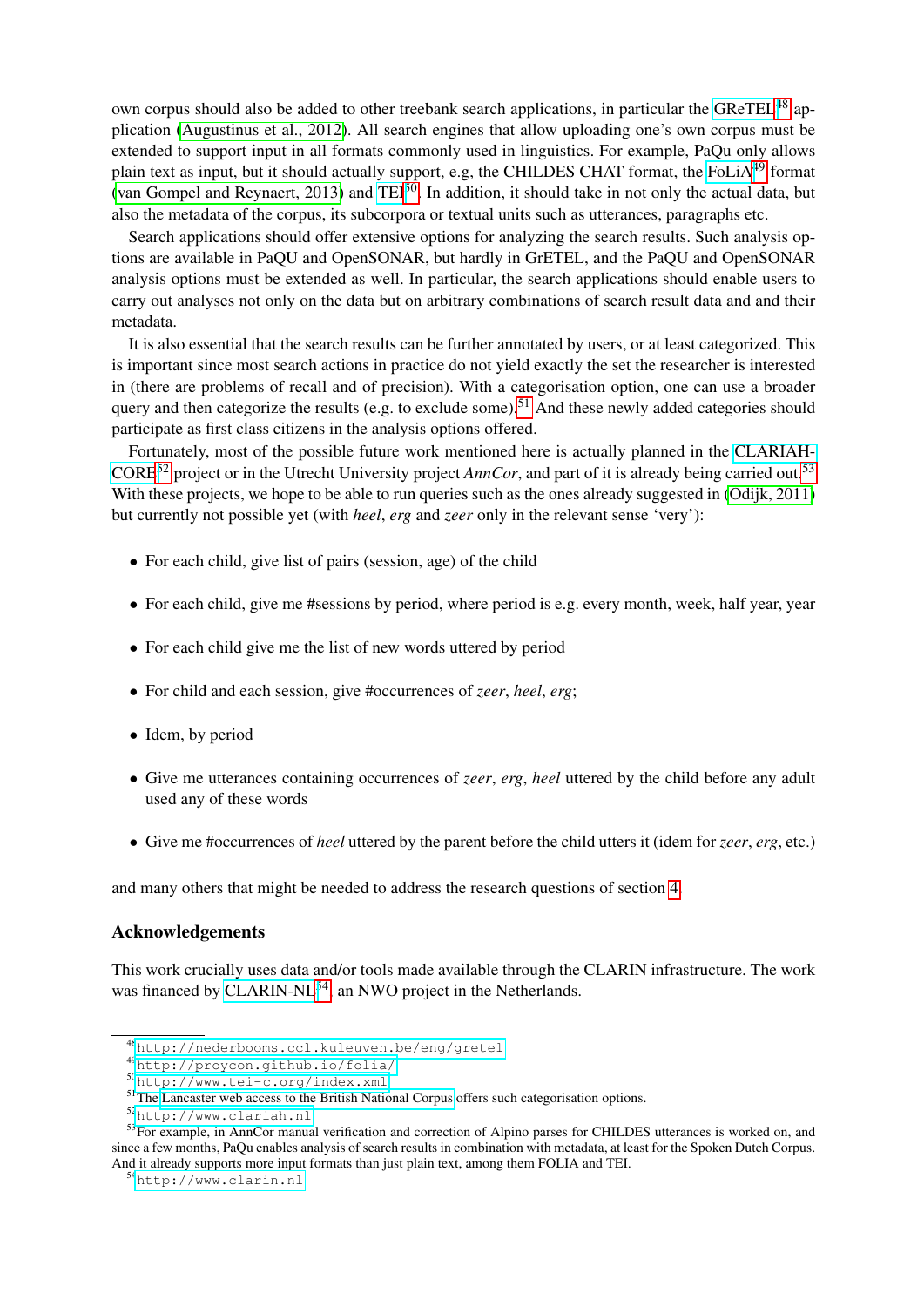#### References

- <span id="page-15-9"></span>[Augustinus et al.2012] Liesbeth Augustinus, Vincent Vandeghinste, and Frank Van Eynde. 2012. Example-based treebank querying. In Nicoletta Calzolari, Khalid Choukri, Thierry Declerck, Mehmet Uğur Doğan, Bente Maegaard, Joseph Mariani, Asunción Moreno, Jan Odijk, and Stelios Piperidis, editors, *Proceedings of the Eight International Conference on Language Resources and Evaluation (LREC 2012)*, Istanbul, Turkey, May. European Language Resources Association (ELRA).
- <span id="page-15-12"></span>[MacWhinney2015] Brian MacWhinney. 2015. Tools for analyzing talk, electronic edition, part 1: The CHAT transcription format. Technical report, Carnegie Mellon University, Pittsburg, PA, April27. [http://childes.](http://childes.psy.cmu.edu/manuals/CHAT.pdf) [psy.cmu.edu/manuals/CHAT.pdf](http://childes.psy.cmu.edu/manuals/CHAT.pdf).
- <span id="page-15-0"></span>[Odijk2011] Jan Odijk. 2011. User scenario search. internal CLARIN-NL document, [http://www.clarin.](http://www.clarin.nl/node/166) [nl/node/166](http://www.clarin.nl/node/166), April 13.
- <span id="page-15-1"></span>[Odijk2014a] Jan Odijk. 2014a. CLARIN: What's in it for linguists?, March 27. Uilendag Lecture, Utrecht, <http://dspace.library.uu.nl/handle/1874/295277>.
- <span id="page-15-3"></span>[Odijk2014b] Jan Odijk. 2014b. Discovering resources in CLARIN: Problems and suggestions for solutions. unpublished article, Utrecht University, <http://dspace.library.uu.nl/handle/1874/303788>, August.
- <span id="page-15-2"></span>[Odijk2015a] Jan Odijk. 2015a. Linguistic research with PaQu. *Computational Linguistics in the Netherlands Journal*, 5:3–14, December.
- <span id="page-15-13"></span>[Odijk2015b] Jan Odijk. 2015b. Linguistic research with PaQu. Lecture held at CLIN 2015, Antwerp, [http://www.clarin.nl/sites/default/files/Poster%20Odijk%20CLIN%202015%](http://www.clarin.nl/sites/default/files/Poster%20Odijk%20CLIN%202015%202015-02-02.pdf) [202015-02-02.pdf](http://www.clarin.nl/sites/default/files/Poster%20Odijk%20CLIN%202015%202015-02-02.pdf), February 6.
- <span id="page-15-10"></span>[Oostdijk et al.2002] N. Oostdijk, W. Goedertier, F. Van Eynde, L. Boves, J.P. Martens, M. Moortgat, and H. Baayen. 2002. Experiences from the Spoken Dutch Corpus project. In M. Gonzalez Rodriguez and C. Paz ´ Suárez Araujo, editors, *Proceedings of the third International Conference on Language Resources and Evaluation (LREC-2002)*, pages 340–347. ELRA, Las Palmas.
- <span id="page-15-4"></span>[Oostdijk et al.2013] N. Oostdijk, M. Reynaert, V. Hoste, and I. Schuurman. 2013. The construction of a 500 million word reference corpus of contemporary written Dutch. In Peter Spyns and Jan Odijk, editors, *Essential Speech and Language Technology for Dutch: Results by the STEVIN-programme*, pages 219–247. Springer, Berlin. <http://link.springer.com/book/10.1007/978-3-642-30910-6/page/1>.
- <span id="page-15-5"></span>[Spyns and Odijk2013] P. Spyns and Jan Odijk. 2013. *Essential Speech and Language Technology for Dutch. Results by the STEVIN-programme*. Springer. [http://link.springer.com/book/10.1007/](http://link.springer.com/book/10.1007/978-3-642-30910-6/page/1) [978-3-642-30910-6/page/1](http://link.springer.com/book/10.1007/978-3-642-30910-6/page/1).
- <span id="page-15-6"></span>[Tjong Kim Sang et al.2010] Erik Tjong Kim Sang, Gosse Bouma, and Gertjan van Noord. 2010. LASSY for beginners. Presentation at CLIN 2010, Utrecht, February 5.
- <span id="page-15-11"></span>[van den Bosch et al.2007] A. van den Bosch, G.J. Busser, W. Daelemans, and S. Canisius. 2007. An efficient memory-based morphosyntactic tagger and parser for Dutch. In F. Van Eynde, P. Dirix, I. Schuurman, and V. Vandeghinste, editors, *Selected Papers of the 17th Computational Linguistics in the Netherlands Meeting*, pages 99–114. Leuven, Belgium.
- <span id="page-15-8"></span>[van der Beek et al.2002] Leonoor van der Beek, Gosse Bouma, and Gertjan van Noord. 2002. Een brede computationele grammatica voor het Nederlands. *Nederlandse Taalkunde*, 7:353–374.
- <span id="page-15-14"></span>[van Gompel and Reynaert2013] Maarten van Gompel and Martin Reynaert. 2013. FoLiA: A practical XML format for linguistic annotation - a descriptive and comparative study. *Computational Linguistics in the Netherlands Journal*, 3:63–81, 12/2013.
- <span id="page-15-7"></span>[van Noord et al.2013] Gertjan van Noord, Gosse Bouma, Frank Van Eynde, Daniel de Kok, Jelmer van der Linde, ¨ Ineke Schuurman, Erik Tjong Kim Sang, and Vincent Vandeghinste. 2013. Large scale syntactic annotation of written Dutch: Lassy. In Peter Spyns and Jan Odijk, editors, *Essential Speech and Language Technology for Dutch*, Theory and Applications of Natural Language Processing, pages 147–164. Springer Berlin Heidelberg. [http://dx.doi.org/10.1007/978-3-642-30910-6\\_9](http://dx.doi.org/10.1007/978-3-642-30910-6_9).